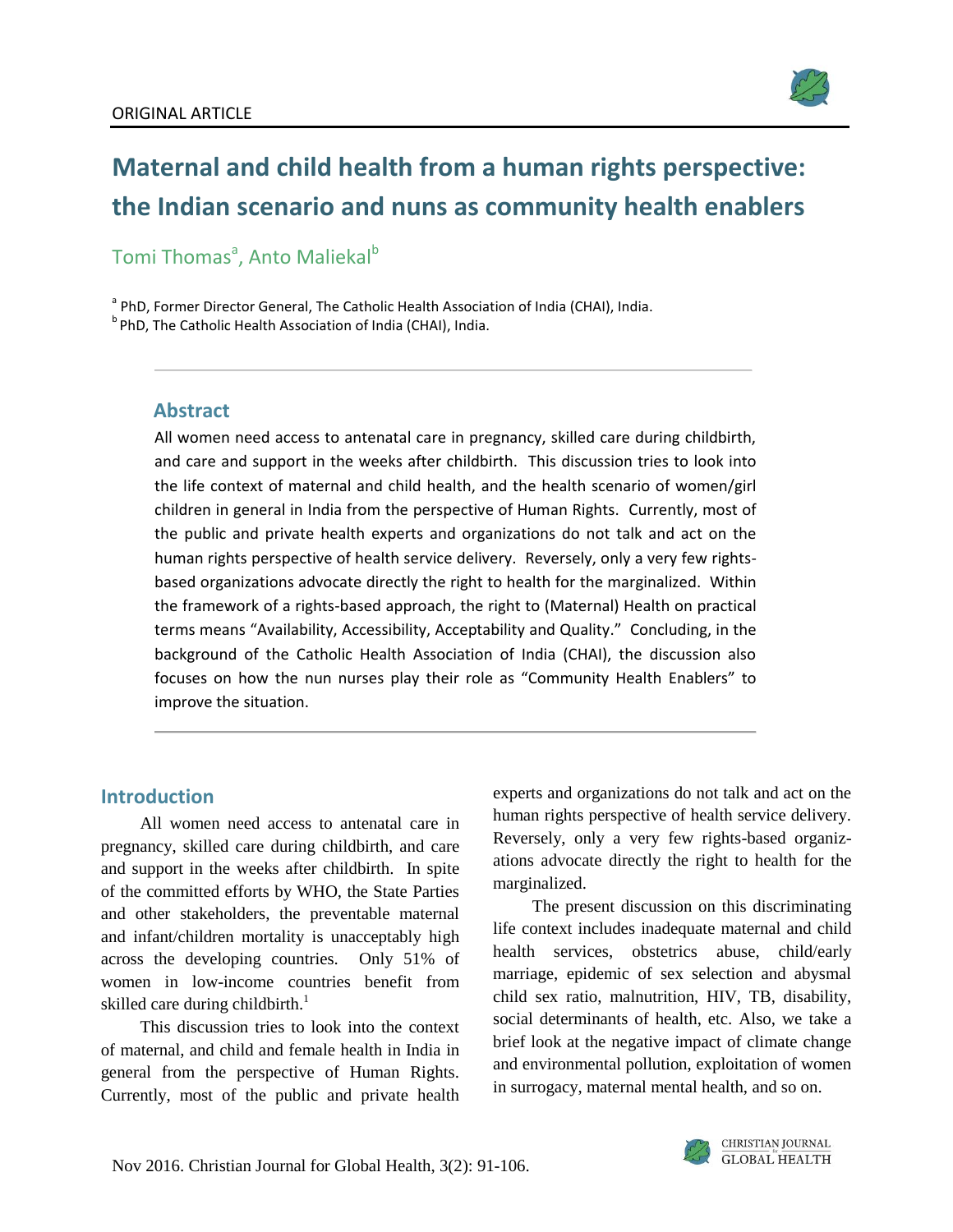92 Thomas & Maliekal

As Christian teaching and various international treaties emphasize, human rights are universal, inviolable and inalienable. Within the framework of a rights-based approach, the right to (maternal) health on practical terms means "Availability, Accessibility, Acceptability, and Quality."<sup>2</sup> It also means participation and inclusion, equality and non-discrimination, and accountability from the part of the duty bearers (responsible parties), especially the government which has to respect, protect, and fulfill its obligations with respect to the right to health. $3$ Concluding, in the context of the Catholic Health Association of India (CHAI), the discussion also focuses on how nun nurses play their role as "Community Health Enablers" to improve the situation.

### **Maternal and Child Health: Indian Context**

Mothers and children not only constitute a large group, but they are also the most vulnerable in a developing country like India. Women of childbearing age (15-44years) constitute 22.2% and children under 15 years of age about 35.3% of the total population, and together they constitute 57.5% of the population.<sup>5</sup>

According to the latest report of India's Sample Registration System (SRS), the maternal mortality ratio (MMR), in the period 2011-13 has declined to 167 per 100,000 live births from 212 in  $2007<sup>6,8</sup>$  The advance is largely due to key government interventions such as the Janani Shishu Suraksha Karyakaram (which encompasses free maternity services for women and children, a nationwide scale-up of emergency referral systems and maternal death audits, and improvements in the governance and management of health services at all levels) and other schemes and measures. $6,7,8$ 

The primary causes of maternal deaths are hemorrhage (mostly bleeding after childbirth), hypertension during pregnancy (pre-eclampsia and eclampsia), sepsis or infections, and indirect causes mostly due to complications caused by pre-existing medical conditions and pregnancy. $47$  Apart from these, the other determinants, such as, early marriage and child bearing, low literacy, economic constraints, and cultural misconceptions may also influence maternal mortality. The main causes of infant mortality in India are perinatal conditions, respiratory infections, diarrhoeal diseases, other infectious and parasitic diseases, and congenital anomalies.<sup>52</sup>

Various steps taken by India have reduced maternal and infant mortality (Figure 1). The advance is largely due to key government interventions. Programs like the Janani Suraksha Yojana, that pays pregnant women to give birth in health facilities and health workers for bringing them in, have pushed up institutional deliveries from 40% to about  $80\%$ .<sup>11</sup>

Lal Mohan, a daily wage labourer, has no clue what took his wife's life. Sarita Devi, 25, was expecting her third child and was on her way to a good hospital at Bhagalpur district in Bihar. "She was normal all through the nine months of pregnancy," he says. "When labour pains began, we took her to a community health centre (CHC), 15 km from our house in the Godda district in Jharkhand. At around 11 pm, doctors advised us to take her to Sadar Hospital, 20 km from the CHC. Here again, doctors referred her to Jawaharlal Nehru Medical College and Hospital in Bhagalpur, another 70 km away." She passed away on the way to hospital. All safe motherhood programmes of the government are focused on institutional deliveries, but health centres are in disarray.<sup>4</sup>

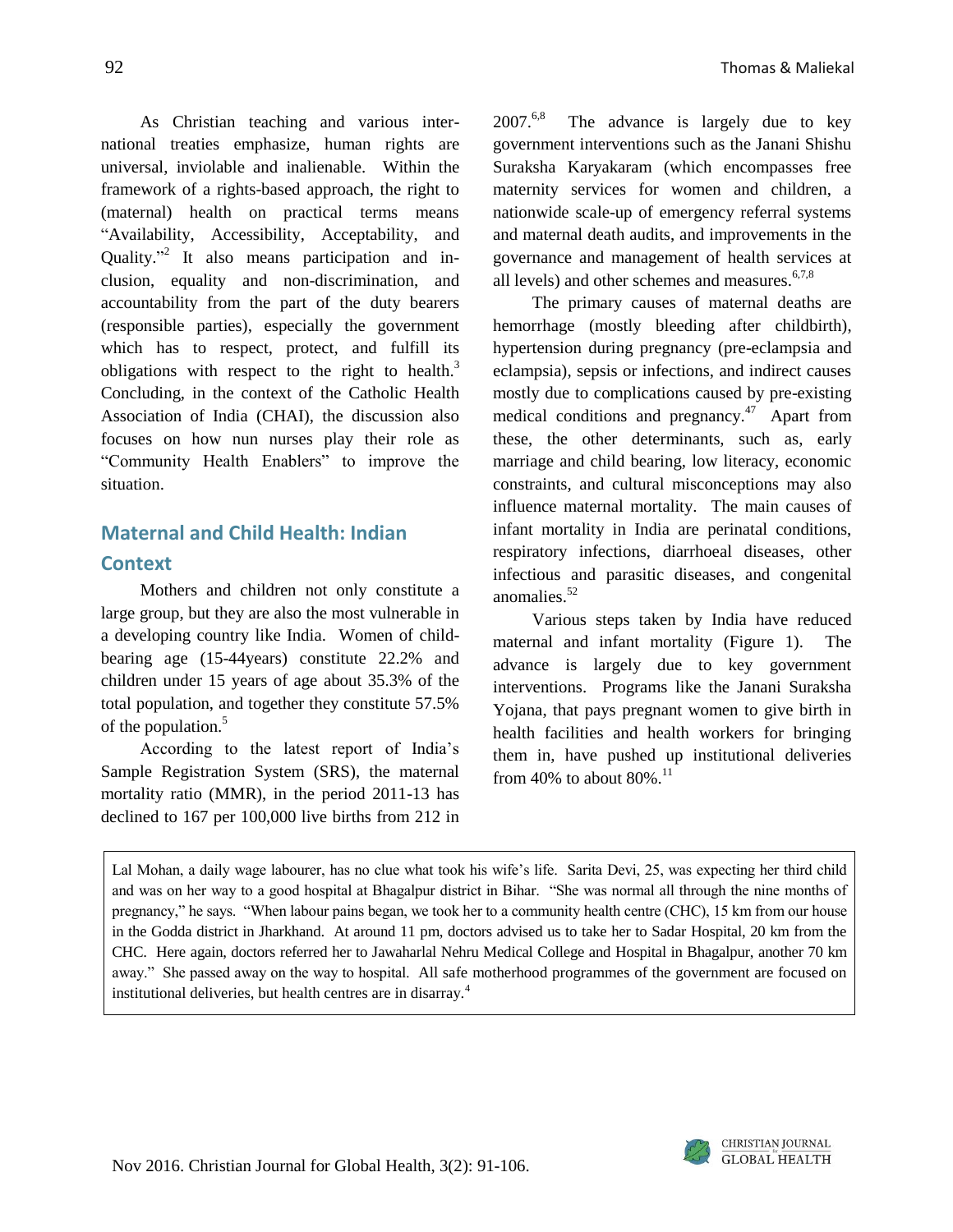*Figure 1*. Key Steps Taken by the Indian Government to Reduce Maternal and Infant Mortality

**In a written reply to Lok Sabha by Shri J P Nadda, the Union Minister for Health and Family Welfare, Govt. of India, highlighted the following key steps taken by the Government of India to accelerate the pace of decline in maternal and infant mortality6,8 :** 

- Promotion of institutional deliveries through Janani Suraksha Yojana (JSY)
- Janani Shishu Suraksha Karyakaram (JSSK) Operationalization of Sub-Centers, Primary Health Centers, Community Health Centers, and District Hospitals for providing 24x7 basic and comprehensive obstetric care, neonatal, infant, and child care services
- Mother and Child Protection Card in collaboration with the Ministry of Women and Child Development to monitor service delivery for mothers and children
- Mother and Child Tracking System
- Identifying the severely anaemic cases of pregnant women at sub centres and PHCs for their timely management
- Maternal Death Review (MDR)
- Establishing Maternal and Child Health (MCH) Wings at high caseload facilities
- IFA supplementation programme
- Capacity building of health care providers and setting up of Skill Labs
- Prevention of Post Partum Hemorrhage (PPH) through Community-based advance distribution of Misoprostol by ASHAs/ANMs for high home delivery districts
- Emphasis on facility-based newborn care, i.e., Special New Born Care Units (SNCUs), Newborn Stabilization Units (NBSUs), and Newborn Care Corners (NBCCs) at different levels to reduce child morbidity and mortality
- Launch of India Newborn Action Plan (INAP) with an aim to reduce neonatal mortality and stillbirths to single digit by 2030
- Vitamin K injection at birth, antenatal corticosteroids for preterm labour, kangaroo mother care and injection gentamicin to young infants in cases of suspected sepsis to reduce newborn mortality
- Diagnosis & management of Gestational Diabetes Mellitus and Hypothyroidism during pregnancy to reduce maternal mortality and morbidity
- De-worming during pregnancy, Maternal Near Miss Review, Screening for Syphilis during pregnancy, and Dakshata guidelines for strengthening intra-partum care
- Home-based newborn care through ASHAs to improve newborn practices at the community level, and early detection and referral of sick, new-born babies
- Integrated Action Plan for Pneumonia and Diarrhoea (IAPPD) launched in four states with highest infant mortality (UP, MP, Bihar, and Rajasthan)
- Nutritional Rehabilitation Centres (NRCs) for management of severe acute malnutrition in children
- Promotion of appropriate Infant and Young Child Feeding practices
- Village Health and Nutrition Days in rural areas
- Universal Immunization Programme (UIP) to protect children against seven vaccine preventable diseases
- Mission Indradhanush has been launched in 201 high focus districts to fully immunise more than 8.9 million children
- Rashtriya Bal Swasthya Karyakram (RBSK) for health screening and early intervention services to all the children in the age group of 0-18 years, etc

However, these measures did not result in a proportionate reduction of maternal mortality in the country. As per the World Health Statistics (WHS) 2016, the MMR of India is  $174<sup>47</sup>$  Taking this WHS 2016 estimate and a birth cohort of around 26 million per year in India into consideration, one can reasonably estimate that nearly 45,000 women die due to childbirth-related causes every year in India. That means nearly five women die every hour in India from complications developed during childbirth with heavy blood loss caused by hemorrhage being a major factor.<sup>48</sup>

According to the Sample Registration System (SRS) 2013, an estimated 1.26 million children under the age of five die in India every year, *i.e.*, nearly 3,500 children under 5 die in India every day. The under-five mortality rate (U5MR) is 49 per 1000 live births (with IMR at 40 – children dying within one year of birth). Fifty-seven per cent of under-five deaths occur in the neonatal period, which is within the first 28 days of life, [*i.e.*, 718,200 newborns die within the first four weeks of birth every year in the country]. The major causes being prematurity and low birth-weight, neonatal

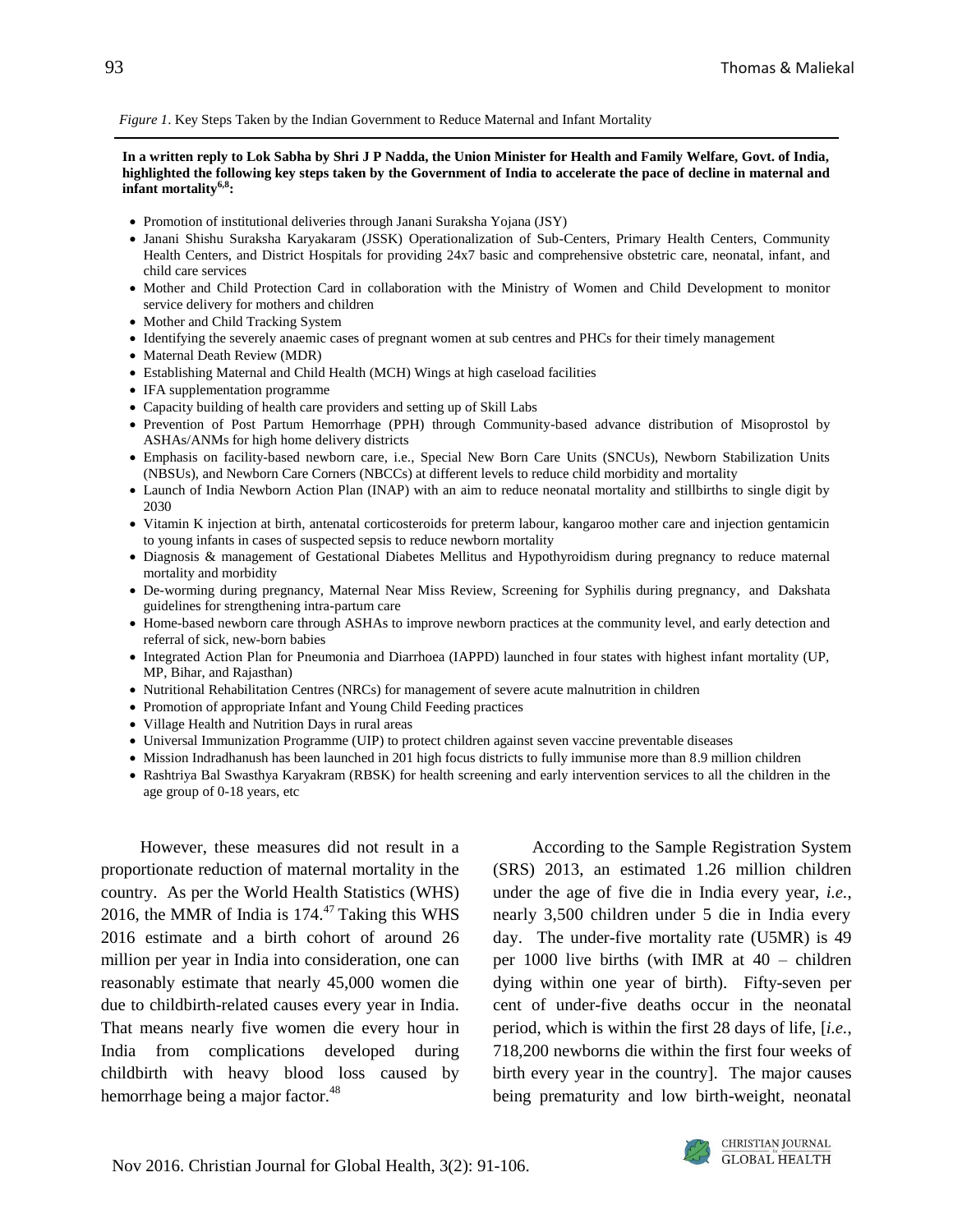infections, birth asphyxia, and birth trauma. The major causes of under-five deaths in post-neonatal period are pneumonia and diarrhea. 9 India has the highest number of child deaths in the world, with an estimated 1.2 million deaths in 2015 — 20 per cent of the 5.9 million global deaths.<sup>10</sup>

#### **Obstetric Violence**

The fact is that obstetric abuse is not limited to remote villages or distant towns, it happens quite often in big cities as well. There are instances where the pregnant women were forced to deliver on the floor even though beds were available at the public primary health centres as the attendants reportedly did not want to deal with soiled sheets. Pregnant women are beaten up badly and, worst of all, the doctors feel it was justified.

Women face varying degrees of obstetric violence in most settings. But the worst is the treatment meted out in government hospitals to the poor and most vulnerable population, people who cannot stake a claim to their rights and who do not know their entitlements. It is made worse by a culture of impunity, where health providers know they will get away with it.<sup>11</sup>

A study published in June 2015 which analyzed 65 studies from 34 countries, including India, categorized the abuse into seven domains: physical abuse (e.g., slapping or pinching); sexual abuse; verbal abuse such as harsh or rude language; stigma and discrimination based on age, ethnicity, socio-economic status, or medical conditions; and  $loss of automomy.<sup>11</sup>$ 

There exists a distinct class bias towards the vulnerable women from socially and economically excluded communities/families in labor rooms. While the doctors are being extremely decent with patients in their private practice, the same health professionals proceed to shout and use crude language to abuse their patients in government hospitals. Commenting on the untold obstetric abuse, the Madhya Pradesh High Court in one of its judgments had to state the obvious — "a woman's right to survive pregnancy and childbirth is a fundamental right."<sup>11</sup>

### **Child/Early Marriage — a Rights Violation and a Primary Cause for Unacceptable levels of IMR and MMR**

Child marriage is a violation of child rights and has a negative impact on physical growth, health, mental and emotional development, and education opportunities. It also affects society as a whole since child marriage reinforces a cycle of poverty and perpetuates gender discrimination, illiteracy, and malnutrition as well as high infant and maternal mortality rates.<sup>12</sup> In India, almost half of all girls between 20 and 24 years marry before the legal age of 18 years. They become pregnant as adolescents. One in six girls begins childbearing between the ages of 15 and 19 years. Early pregnancy increases the risk of delivery complications and maternal and child mortality. The Infant Mortality Rate is 76 per cent for women aged less than 20 years, compared with 50 per cent for women aged 20-29 years. $^{12}$ 

### **Epidemic of Sex Selection and Abysmal Child-Sex Ratio**

A revealing cross-cutting fact running through data about children perhaps is the neglect of and discrimination against the girl-child — be it in mortality, morbidity, and nutrition — on account of misguided and unacceptable socio-economiccultural-religious factors. In spite of the much trumpeted economic prosperity in the country, the epidemic of sex selection is still on the rise due to male child preference on account of socialeconomic-cultural-religious factors. The decline of child-sex ratio (age group of 0-6 years) is sharper, recording a decline from 945 girls for 1000 boys in 1991 to 914 in 2011.<sup>13</sup> India's declining child-sexratio indicates that girls are increasingly being aborted, killed (infanticide), or otherwise dying due to gender biased neglect. More than 50 million

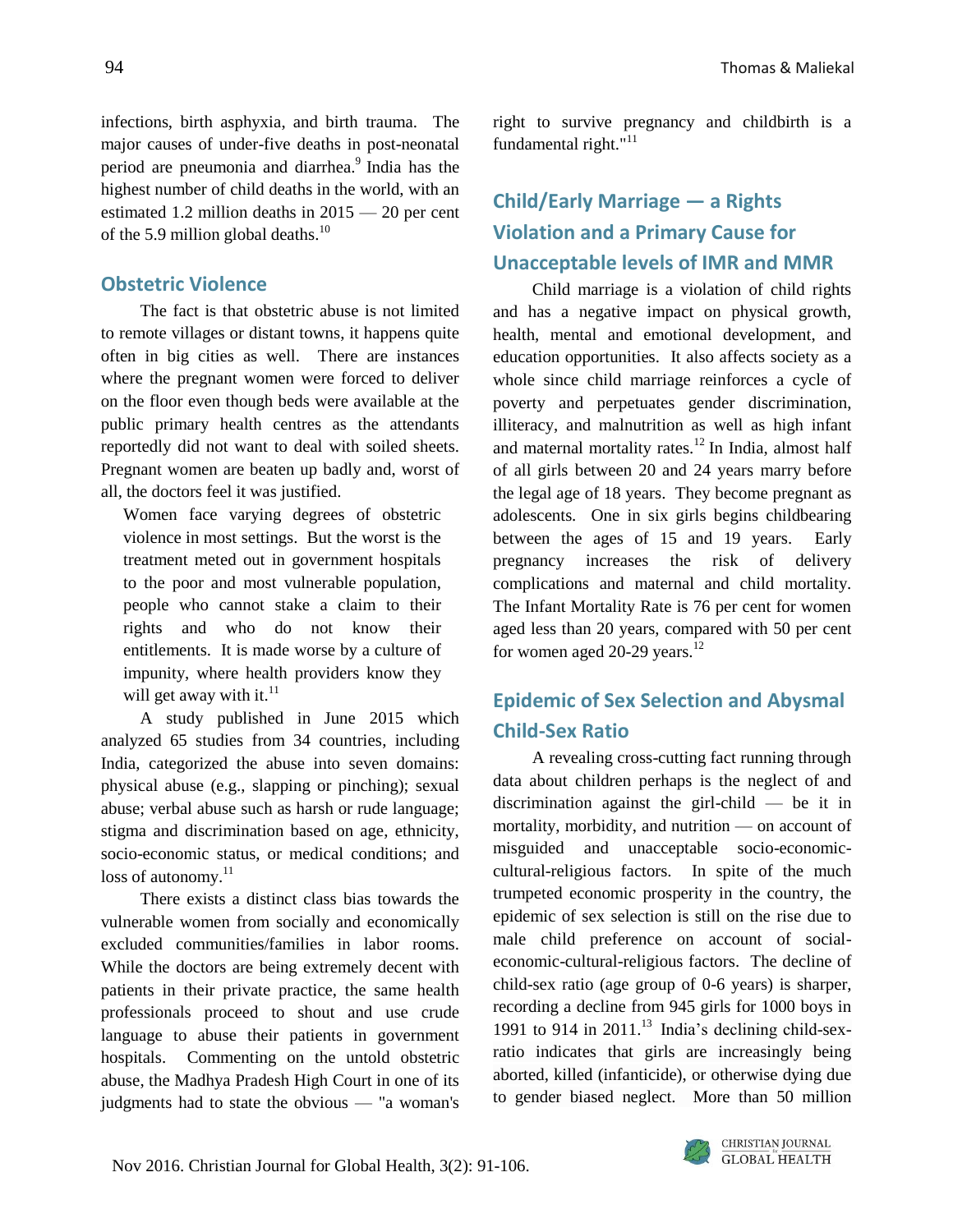women have been systematically exterminated from India's population in three generations, through the gender-specific infliction of violence in various forms, such as female feticide through forced abortions, female infanticides, dowry murders, and honor killings. $14$  A bride was murdered every hour over dowry demands in 2010, according to India's National Crime Records Bureau.<sup>15</sup> According to 3<sup>rd</sup>National Family Health Survey (NFHS) data, 56% adolescent girls (15-19 years) are malnourished and anemic, as compared to 30% adolescent boys.<sup>16</sup>

### **Adverse Impact of Climate Change and Environmental Risks**

Evidence has shown that climate change will affect the distribution and quality of India's natural resources, which will ultimately threaten the livelihoods of the most poor and marginalized population, especially those engaged in agriculture and its allied sectors. Among the marginalized population, the adverse impact of climate change more greatly affects women and girls, especially in rural areas, excluding them from opportunities like education and equal participation in development.<sup>17</sup>

Indoor and outdoor air pollution together cause about one-fifth of the global mortality from stroke and ischemic heart disease, and more than one-third of deaths from chronic obstructive pulmonary disease.<sup>18</sup> Indoor air pollution causes significant global mortality and morbidity among women and children below 5 years of age. They are regularly exposed to high levels of indoor air pollution in cramped rooms — exposed to use of biomass fuels, including wood, animal dung, or crop residues, that produce particulates, carbon monoxide, and other indoor pollutants.

Add to this the uncontrolled use of artificial manure and pesticide, adulteration and poisoning of the food thus produced pose serious health risks, especially to children. This brings into context, the relevance of the recent discussions from various

quarters on not just the right to food, but the right to good food for all, which is also a matter of equity.

#### **HIV, TB and Gender Discrimination**

The total number of People Living with HIV (PLHIV) in India is estimated at 2.1 million in 2015 as compared with 2.2 million in 2007. Two-fifths (40.5%) of total HIV infections are among females, while children  $\left($  <15 years) account for 6.54%.<sup>19</sup> When compared to men affected/infected with HIV/AIDS, women and girl children suffer more from the negative social (education, family, and institutional care), economic, psychological*/* emotional (stigmatization and discrimination), health (nutrition), and medical (life prolonging drugs) impact of HIV/AIDS. Disclosure of women's HIV status is likely to cause abuse or abandonment by their families and loss of their rights to children and property.<sup>20</sup>

According to the 2014 WHO, Global Tuberculosis Report, India has the highest burden of tuberculosis, with an estimated 2.16 million cases out of a global incidence of 9 million. Despite its prevalence, the [stigma](http://www.ncbi.nlm.nih.gov/pmc/articles/PMC2882973/) [surrounding](http://www.ncbi.nlm.nih.gov/pmc/articles/PMC2882973/) tuberculosis is such that patients, especially women, often delay or deny themselves treatment even after diagnosis. The stigma around the disease is so strong that women detected with or suspected of having tuberculosis have been abandoned or even ostracized by their families.<sup>21</sup> Gender discrimination, in addition to directly affecting vulnerability to TB and access to TB services, can deny girls and women access to education, information, and various forms of economic, social, and political participation, that can increase health risk. $^{22}$ 

#### **People with Disabilities**

A 2004 survey in the state of Orissa found that virtually all of the women and girls with disabilities were beaten at home, 25 per cent of women with intellectual disabilities had been raped, and 6 per cent of women with disabilities had been

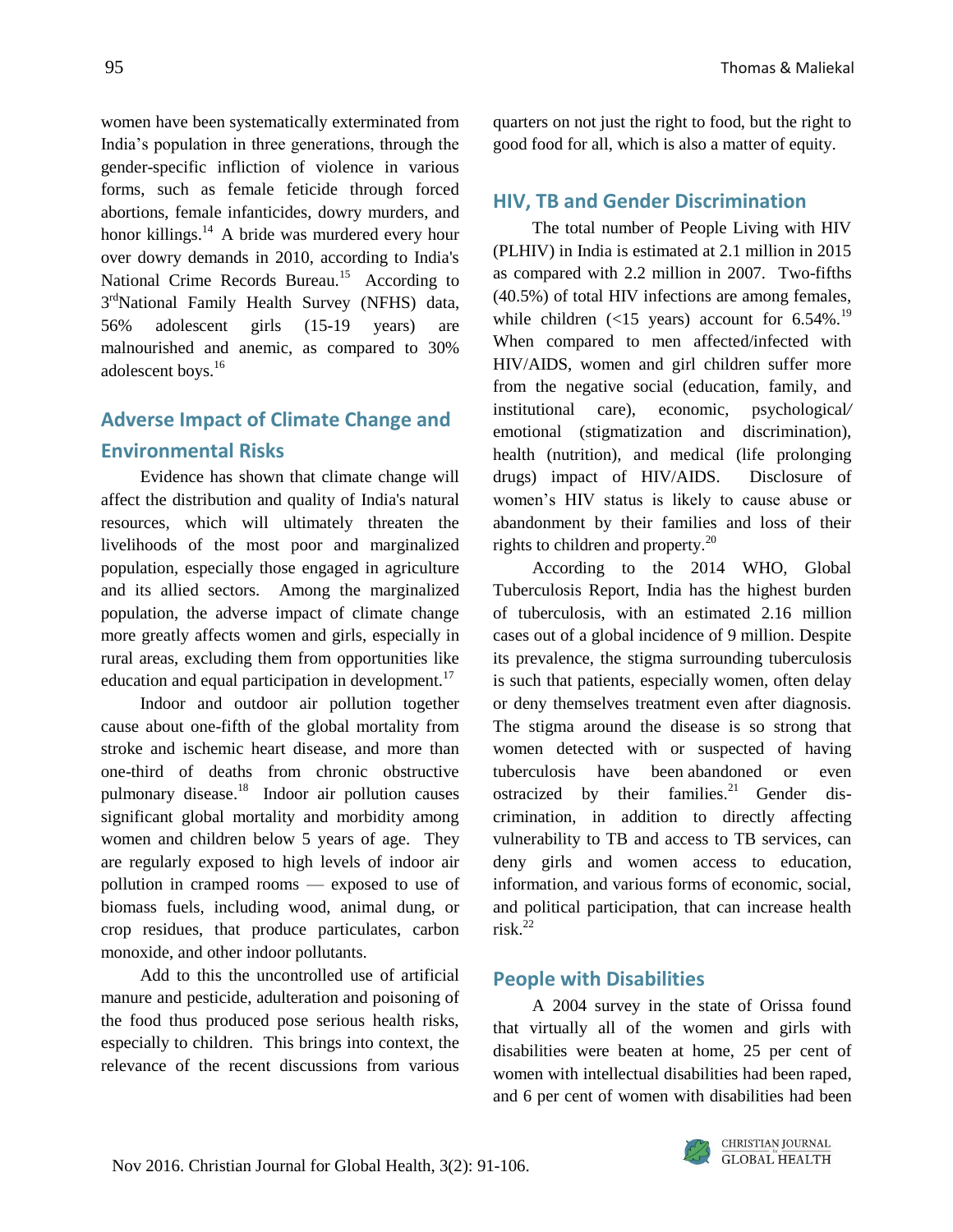forcibly sterilized. $^{23}$  Girls with disabilities are also less likely to get an education, receive vocational training, or find employment than boys with disabilities or girls without disabilities.

### **Exploitation of Women in Surrogacy**

Commercial surrogacy, or "Womb for rent", is a growing business in India. In a country like India with an already alarmingly high maternal death rate, the surrogacy business is exploiting poor women, especially the illiterate from rural areas. $^{24}$ Often, a surrogate mother may get treated like a commodity, too, as she may be, against her will, coerced by the family for economic gain. Frequently, women who rent out their wombs in such situations are poor and ignorant, and often have no idea of possible consequences. $^{25}$  In many cases, children "produced" out of surrogacy become "objects/ commodities" of custody disputes. Often, the child with disability born out of surrogacy is treated like a damaged commodity to be rejected.

Apart from psychological stress, depersonalization and commoditization of women as surrogate mothers, surrogacy may ultimately shatter the traditional (Christian) concept of motherhood.

On the other side of the spectrum, childless couples, especially childless women, due to superstitious beliefs, also face a certain degree of social rejection; for instance, the presence of a childless couple is considered a bad omen, especially the woman.

### **Maternal and Child/Adolescent Mental Health**

Mental health problems are a key determinant of maternal and child mortality and morbidity, but are not currently recognized in existing initiatives to promote maternal health, and improve sexual and reproductive health and child health. $^{26}$  Cases of perinatal depression are on the rise among young mothers.<sup>27</sup> The prevalence of antenatal depression reported in India ranged between 9.2 % and 16.2 %.<sup>28</sup> The issue of maternal mental health apart, the prevalence rate of child and adolescent psychiatric disorders in the country is on the rise. As per NFHS-3, in 2005-06, 22% of adolescents (14-18 yrs) had a mental or behavioral problem, and depression was on the rise.<sup>29</sup> 53.22% of children reported to have faced some form of sexual abuse.<sup>30</sup> In sum, maternal and child/adolescent mental health — with a treatment gap of 90% — is indeed a human rights issue.<sup>31</sup>

# **Gender differences in Social-Economic-Biological Determinants of Health and Illness**

Health and well-being depends not merely on curative medical care, but on one's access and capacity to afford social determinants of health, such as, food, water, shelter, sanitation, education, and other basic needs. Any health-care reforms have to be placed within a national effort to provide these social determinants on an equitable and universal basis.<sup>32</sup>

In the context of maternal and child mortality, one has to take note that in spite of so much talk on economic growth, as per 2011 Census, the female literacy rate in the country was only 65.46% as compared to an  $80\%$  male literacy rate.<sup>33</sup> The school dropout rate amongst adolescent girls was a high  $63.5\%$ .<sup>13</sup> Health and education are closely interrelated.

Literacy not only increases women's selfconfidence but also makes them more exposed to information thereby altering the way others respond to them. Female literacy improves the chances that women will obtain meaningful employment, reduces their demand for children and improves healthseeking behaviour, makes them aware of nutritional requirements - all these combined improve the chances of survival of both - the mother and the baby.<sup>34</sup>

The lower social status of women influences how society responds when they are affected by stigmatizing illnesses, such as HIV/AIDS, leprosy,

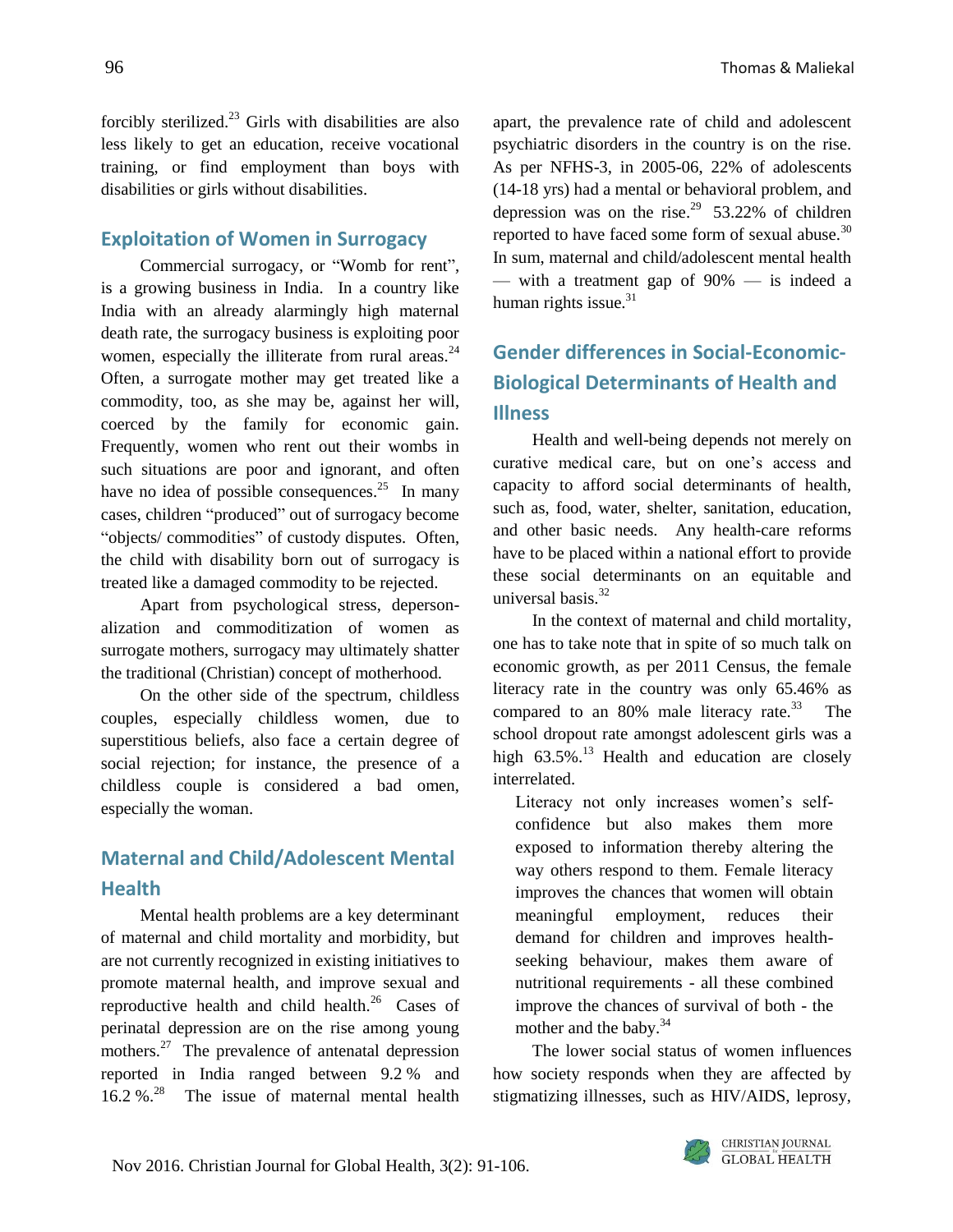tuberculosis, and mental illness. While both men and women suffer considerable discrimination from society, women are more marginalized by these health problems.<sup>35</sup> The situation further severely worsens when they are from the socially and economically excluded communities.

Moreover, women, especially in the developing countries, are engaged in reproductive household labour (food preparation, child birth, child rearing, water and fuel collection, shopping, housekeeping, and family health care, care of livestock, kitchen garden, etc*.*), which are often unaccounted/invisible and considered voluntary.<sup>35</sup>

The biological determinants of health and illness, such as, differential genetic vulnerability to illness, reproductive and hormonal factors, and differences in physiological characteristics during the lifecycle, call for a differential approach to female health issues. $35$ 

### **Maternal and Child Health — From Human Rights Perspective**

Maternal health is a human rights issue that has implications for the rights to life, health, equality, nondiscrimination, privacy, freedom from cruel or degrading treatment, and equitable distribution of the benefits of scientific progress, among others. $36$  The Indian health context of maternal and child health brings to the fore, the urgent need of assessing it from the human rights perspective that ". . . every woman, every newborn, everywhere has the right to good quality care. . . Good maternal health is a human right, as well as a pre-condition and a determinant of newborn, child, and adolescent health, and of sustainable development more generally."<sup>51</sup>

It is evident that the high unacceptable MMR and IMR is a question of equity, be it in India or any other developing country. The lowest socioeconomic strata in India, especially women and children, are grossly deprived of health care facilities leading to poor health outcomes as accessibility to basic health care depends on the socio-economic status of an individual. They are deprived of essential determinants of health, such as safe and secure shelter, safe water supply and sanitation, environmental health and hygiene, and access to food. The untreated ailments are higher in rural areas than in urban areas, among females than males, and the socially and economically excluded dalit and tribal communities than among the nondalits and non-tribals.<sup>37</sup>

From the perspective of human rights, women are entitled to certain rights simply by being human. This means, as the various international treaties on human rights and Christian teaching emphasize, each human person, endowed with intelligence and free will, has rights and duties that are universal and inviolable, and, therefore, altogether inalienable. Each human person "has the right to bodily integrity and to the means necessary for the proper development of life, particularly food, clothing, shelter, medical care, rest, and, finally, the necessary social services."<sup>38</sup>

The UN Declaration on Human Rights (Article 25.1) states:

Everyone has the right to a standard of living adequate for the health and well-being of himself and of his family, including food, clothing, housing and medical care and necessary social services, and the right to security in the event of unemployment, sickness, disability, widowhood, old age or other lack of livelihood in circumstances beyond his control.<sup>39</sup>

Art. 12(1) of the International Covenant on Economic, Social and Cultural Rights (ICESCR), ratified by India in 1979, recognizes the right of everyone to the enjoyment of the highest attainable standard of physical and mental health. This includes the State's responsibility to take measures towards the reduction of the stillbirth-rate and of infant mortality, and for the healthy development of the child, etc. "Health is a fundamental human right indispensable for the exercise of other human rights. Every human being is entitled to the enjoyment of the highest attainable standard of

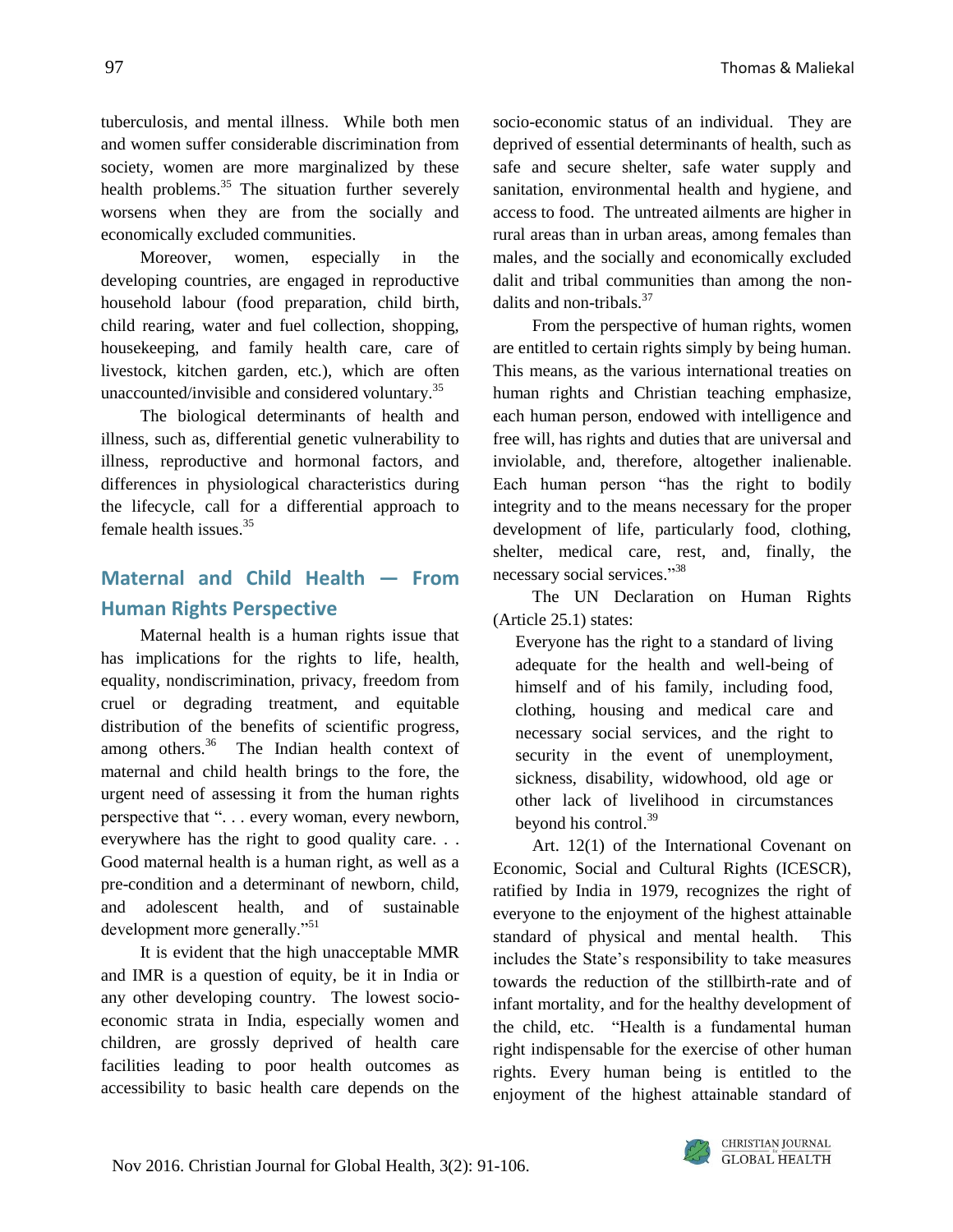health conducive to living a life in dignity." Additionally, the right to health is recognized, inter alia, in article 5 (e) (iv) of the International Convention on the Elimination of All Forms of Racial Discrimination of 1965, in articles 11.1 (f) (ratified by India in 1968) and 12 of the Convention on the Elimination of All Forms of Discrimination against Women of 1979 (ratified by India in 1993) and in article 24 of the Convention on the Rights of the Child of 1989 (ratified by India in 1992).

The components of the highest attainable standard of health are: Availability, Accessibility, Acceptability and Quality. $^2$  These components reiterate women's rights from the perspective of maternal and child health/safe motherhood to scientifically and medically appropriate (*quality*) healthcare; effective functioning public health and health care facilities, goods, services, and programs in sufficient quantity (availability); accessibility without any discrimination of affordable (economic) physical facilities and services, ethically and culturally appropriate, sensitive to age and gender (acceptability). Each woman is also entitled to the required information needed to make an educated decision.<sup>2</sup>

Woman's right to health also implies, inherently, the underlying principles of participation and inclusion, equality and non-discrimination, accountability and capacity development of duty bearers (responsible parties) in relation to health (policy makers, hospital managers, health professionals, inspectors, and parliamentarians, among others) to meet their obligations and of rights*-*holders (women and children) to claim their rights. The accountability of the duty bearer implies categorically that the State and the others concerned must respect a woman's right to health, including safe motherhood (without interfering directly or indirectly). Duty bearers have the obligation to protect it by taking measures that prevent third parties, including her own family, community, religion, private and public health facilities, health personnel under whose care they are entrusted, from interfering in the exercise of her rights. Duty bearers have the obligation to fulfill women's and children's right to health by adopting appropriate legislative, administrative, budgetary, judicial, promotional, and other measures to fully realize the right to health.<sup>2</sup>

It is true that in India, government programs and various interventions under the National Health Mission have brought down maternal and infant mortality. There has been a remarkable increase in institutional deliveries. However, this surge in institutional deliveries does not necessarily mean a proportionate reduction in maternal and infant mortality. For this, one needs to ensure a proportionate increase in investment in quality public health facilities and human resources, affordable and accessible, especially to the socially and economically marginalized. This will significantly contribute towards India's achieving Universal Health Coverage / SDG3: "Ensure healthy lives and promote well-being for all at all ages" leaving no one behind.

Mere technological advancement, increase in facilities like emergency obstetric care (EmOC) and skilled birth attendants, without them being equitably and available to rural and poorer women, may in reality, only mask poor quality care. This may be all the more true where birth facilities lack basic resources such as water, sanitation, and electricity. "It is unethical to encourage women to give birth in places with low facility capability, no referral mechanism, with unskilled providers, or where content of care is not evidence-based..."<sup>49</sup>

As the authors of the latest Lancet Series on Maternal Health point out, two extreme situations of "too little, too late" (TLTL) and "too much, too soon (TMTS)" exist on the continuum of maternal health care. TLTL, associated with high maternal mortality and morbidity, depicts inadequate resources, low evidence-based standards, or care withheld or unavailable until too late to help. TMTS represents over-medicalization of normal antenatal, intrapartum, and postnatal care, which may eventually cause harm and increase health costs. Often, TMTS results in disrespect and abuse

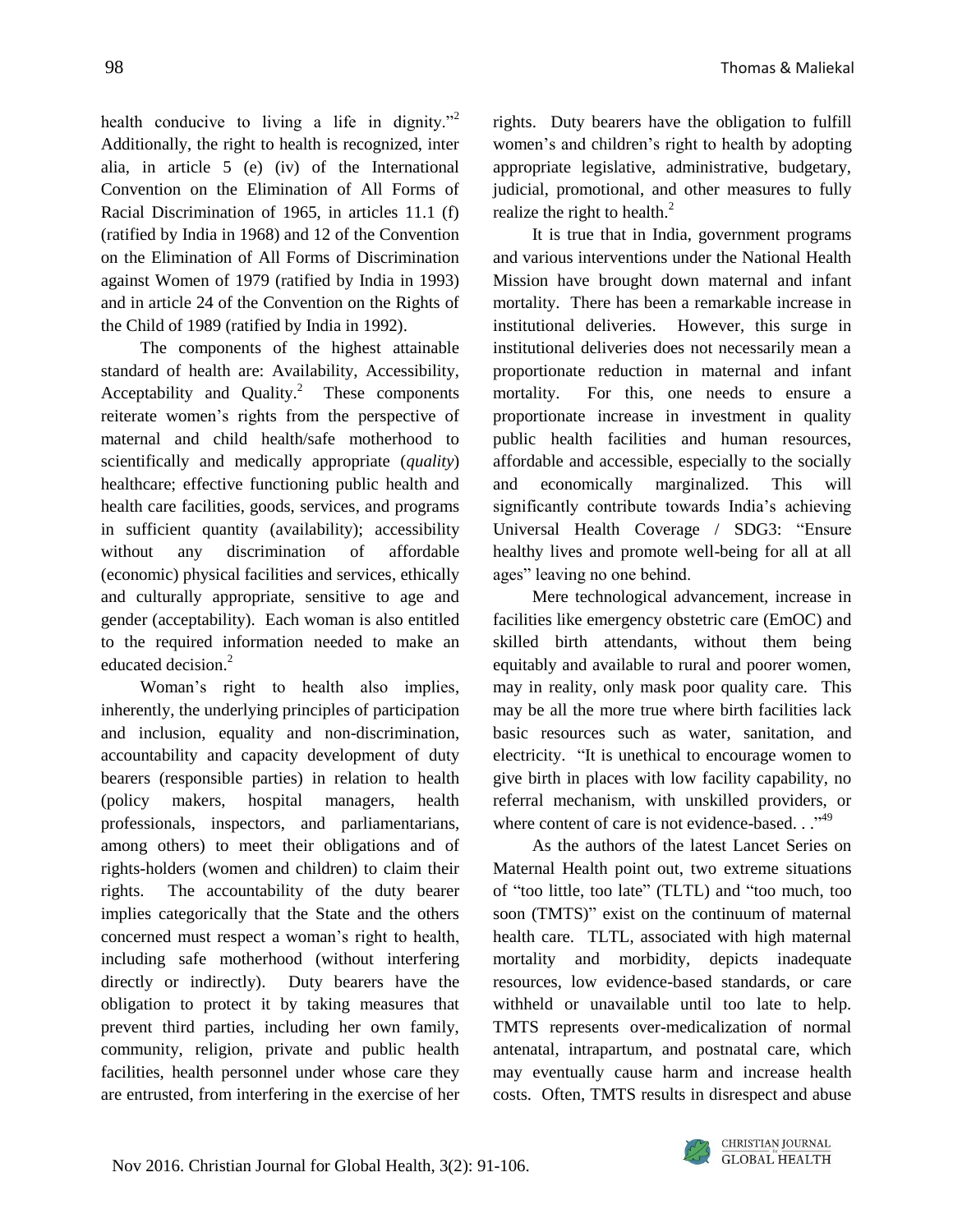of maternal and child health services. For instance, on the one hand, lack of timely facility for Caesarean section, a globally recognized maternal healthcare indicator and, on the other, unnecessary use of the same for non-medical indications, portray TLTL and TMTS, respectively.<sup>50</sup>

The State as a duty bearer in India was not consistent with its draft National Health Policy 2015 where the health budget is concerned. The draft National Health Policy also envisages raising progressively the public health expenditure to 2.5 percent of the GDP. However, the total expenditure for health is only 1.62 percent of the whole budget, out of which the National Health Mission has a share of less than one percent. Here too, the government is deviating from the core strategies of the National Health Mission as there is no increase in allocation for the health sector.<sup>40</sup>

The question here is also one of net utilization, whether even this meager government expenditure on health actually reaches the real beneficiary, thereby effectively increasing the universal health coverage, benefitting the neediest, mostly residing in the most remote areas. "The main concern is that out of the total government spending on the health sector, only 20 per cent of poor people are able to get the true benefit of healthcare facilities."<sup>41</sup>

The health systems in the country have to focus not only on the reduction of maternal mortality but also on maternal morbidities, resulting from poor quality of maternity care. Respectful care at birth is very important.<sup>42</sup> The attempts to "normalize" labor room abuse cannot be accepted but must be fought against by all means, without which all other attempts to improve maternal and newborn health care services will become futile. In this process of advocating quality maternal and child health services, not only women but equally also men need to be involved. Men can play an important role in changing attitudes that restrict women's access to health care and economic opportunities and in reducing violence against women. 43

# **CHAI — Growth of an Organization from a Welfare and Need-Based Approach to a Rights-Based Approach in Healthcare Delivery**

Founded in 1943 by Sr. Dr. Mary Glowrey an Australian medic and Catholic nun, the Catholic Health Association of India (CHAI) is one of the largest not-for-profit faith-based healthcare networks.<sup>44</sup> From the late 1980s, akin to the historical shift in the development sector from welfare to need to rights-based approaches with the UN Declaration on the Right to Development in 1986, CHAI gradually started shifting its focus to one of rights-based interventions. It started to undertake community health projects, with emphasis on primary health care to the marginalized at their doorsteps. The Declaration of Alma-Ata 1978, declaring primary healthcare as the first element of a continuing healthcare process, was also an impetus to this shift to community health.

CHAI has a membership base of over 3,500 healthcare institutions to date. 90% of them are headed by women religious; 80% of them are located in remote medically underserved rural areas, operating under 11 regional units across the country. Under the CHAI network today, there are, altogether, over 2,300 health centers and 627 hospitals spread across all states — with a total of over 50,000 beds. CHAI member institutions (MIs) extend medical care to over 21 million patients in a year with a special emphasis on maternal and child health. It has a fulltime dedicated volunteer core of over 600 nun-doctors; 25,000 nun-nurses; 10,000 plus nun-paraprofessionals and over 15,000 nun / priest social workers, along with over 100,000 lay employees/collaborators.

CHAI MIs maintain rehabilitation, care, and support centers for adults and children living with HIV, children/youth with disabilities, elderly and terminally ill, mentally ill, etc. CHAI has 218 social service societies across the country as its members, advocating the health rights of the

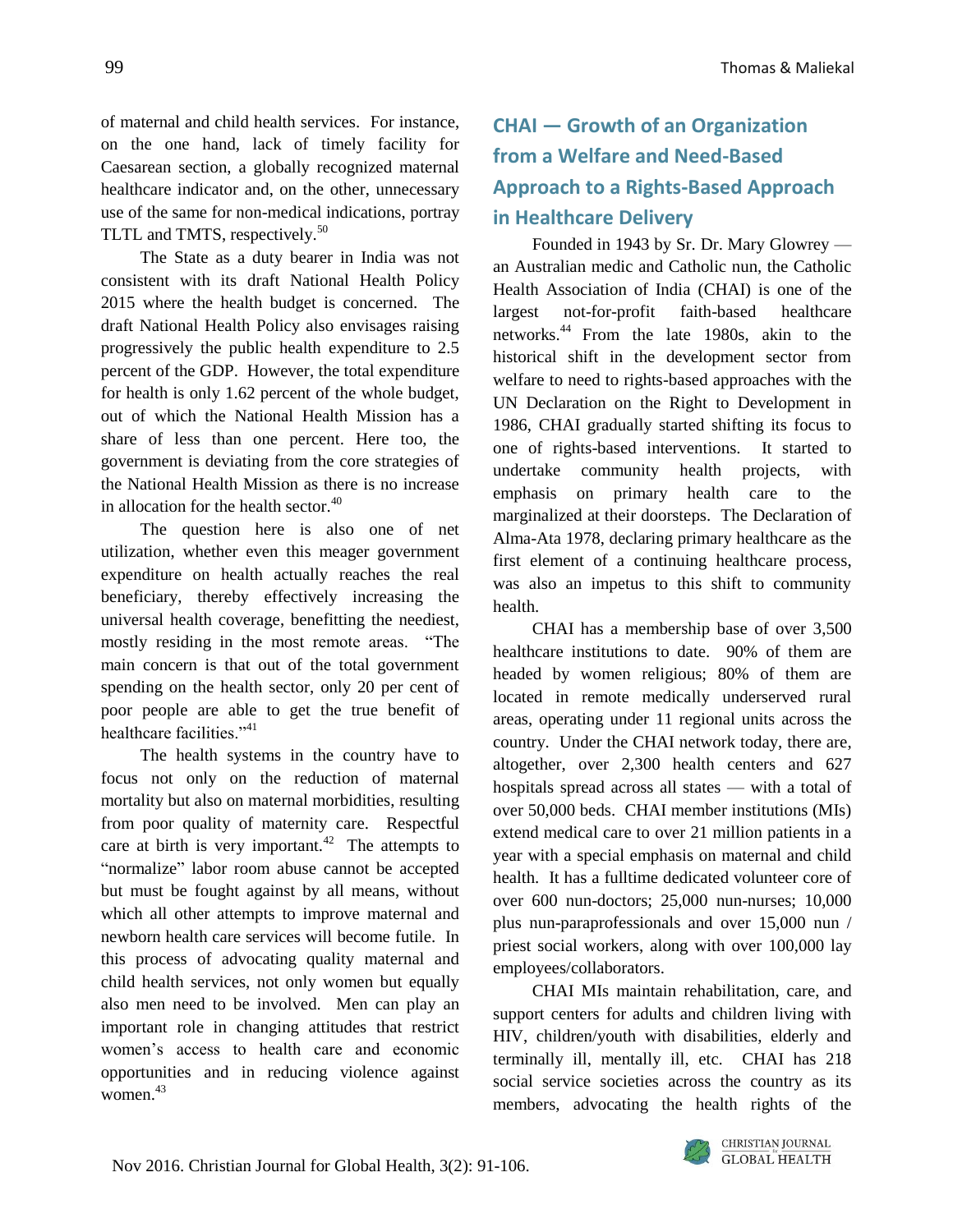marginalized and socially excluded communities, with special emphasis on the health rights of women and children. CHAI also implements 20 major community health projects across India in collaboration with its member institutions (MIs), other NGOs, and the government.

### **Some of CHAI Community Health Projects in Maternal and Child Health**

Under its Community Health Service Project, supported by Misereor, during the last one year alone, CHAI has trained and mentored 462 women community health volunteers/activists of 390 villages covering 9 States and involving 60 member institutions. They are mainly involved in facilitating antenatal-intranatal-postnatal services, ensuring quality services through public health facilities and programs for pregnant women/ mothers and newborns.

Supported by Kindermissionswerk Germany, CHAI has initiated a pilot project "Promoting MCH through Mothers' Clubs" in 7 states partnering with 10 member hospitals. The project provides comprehensive maternal healthcare (antenatal/intranatal/postnatal care, nutrition support, childcare, mothers' club for awareness creation, etc.) to 1000 pregnant women of BPL families in rural and remote areas, over a period of 1000 days — from pregnancy to the child's  $2<sup>nd</sup>$ birthday. Mothers' Clubs are formed to create awareness among pregnant women/young mothers about their rights and entitlements along with the health issues pertinent to them and their newborns.

With support from World Diabetes Foundation (WDF) — Denmark and Medtronic — USA, CHAI implements a prevention and control of diabetes project, covering 5 districts of Uttar Pradesh and one district in Rajasthan, with special emphasis on pregnant women.

In collaboration with Global Fund, The Union, and the Revised National Tuberculosis Control Program (RNTCP), since 2010, CHAI has been implementing Project Axshya ("Civil Society Engagement in prevention & control of TB"), involving over 1600 community health volunteers (Axshya Mitras) of 384 NGOs, in 96 districts, including 9 cities, across 10 states. Within 24 months of the project's  $2<sup>nd</sup>$  phase, Axshya Mitras visited 2,390,510 households creating awareness about TB, actively identifying people with symptoms, and linking them to diagnostic and treatment services under RNTCP. The project resulted in 256,411 people getting screened and tested. Of these, 22,134 (8.63%) tested positive (including over 8,900 women), and 21,726 were put on treatment. The project established TB Forums in all the target districts, constituted of volunteers who facilitate medical-social-economic support for TB patients and their families, especially from the government.

CHAI, with support from various donors, especially Liliane Foundation (LF), provides education, health, and rehabilitation support annually for over 10,000 differently-abled children/young adults, mainly in partnership with 116 Partner Organizations (POs) spread across 8 states of India. The project provides support for comprehensive rights-based assistance to persons with disabilities, belonging to marginalized families.

CHAI MIs continue to administer 90 Holistic Care Centres (HCCs) supporting People Living with HIV (PLHIV) — formerly Community Care Centres (CCCs), in spite of the fact that the government/NACO stopped supporting them in April 2013, as part of mainstreaming HIV/AIDS into the general health system but without a proper transition plan. Supported by Misereor — Germany, 30 of these HCCs alone provided care and support for 88,341 PLHIV during a period of two years. Over 40 MIs provide nutrition and education support to over 5,000 orphan and vulnerable children (OVCs), infected/affected by HIV/AIDS.

During the last 5 years alone, CHAI trained over 16,990 health professionals, frontline health workers, allied professionals, social workers, and

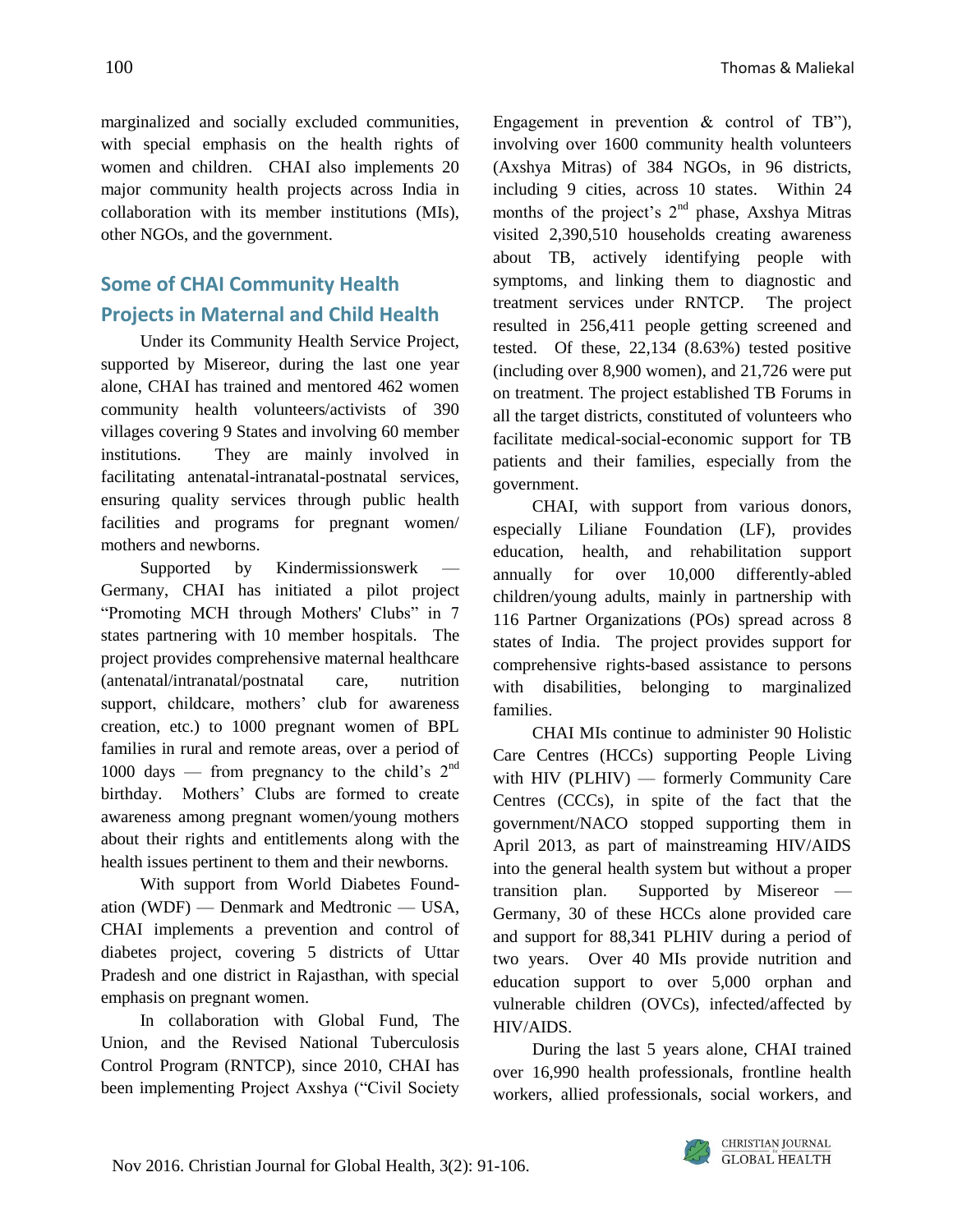community health volunteers on various health issues, including maternal and child health. For instance, in partnership with UNICEF-Andhra Pradesh, CHAI implemented a pilot project for enhancing quality newborn care and extending routine immunization coverage. The aim was to complement the government's efforts to reduce infant mortality (IMR) through intensive Social and Behaviour Change Communication (SBCC) trainings to 177 health educators and 600 Accredited Social Health Activists (ASHAs) of two high-priority districts.

## **Way Forward — The Indian Church's Response**

Today's health scenario of the country is marked by the growing commercialization of healthcare and the increasing tendency of exploitation in the midst of sickness and suffering; growing legal requirements of standards for quality care and patient safety; increasing erosion of ethical care, holistic health, and spirituality of healthcare; double burden of communicable and noncommunicable diseases, etc. All the more, internally, the Catholic health facilities are ministering in isolation leading to unnecessary duplication and wastage of resources.

These external and internal challenges forced the Catholic Health Association of India and its MIs to initiate a participatory Strategic Planning Process (SPP) in collaboration with the Catholic Bishops Conference of India (CBCI) Office for Healthcare in 2013. The goal of the SPP is to enable the Church's health ministry to reposition itself to meet the emerging challenges and to advocate the right to health (accessible, acceptable, and affordable quality healthcare) for all, especially the marginalized and vulnerable women and children.

Most of the Catholic healthcare facilities and personnel belong to various women religious orders, most of them being CHAI's MIs. Hence, the key to repositioning of Catholic health ministry is to enable them to revisit their health ministry and discern the challenges, rediscover their place and role in the emerging context, and reposition themselves accordingly. The situation also calls upon these orders for a metamorphosis in organization, management, and operations — to transcend the culture of ministering in isolation to work together as part of the larger Church for a better impact in the society, i.e., to become an intercongregational entity.

### **Nun-Nurses as "Community Health Enablers" — Advocates of the Right to Health**

Taking *Action 2020: Repositioning for the Future* (resulting from the SPP) from the conceptual level into practice, CHAI currently implements a project "Repositioning of Religious Orders," supported by the Conrad N. Hilton Foundation. In fact, rather than a project, we may have to consider it as a process of *aggiornamento* spirit of change and open-mindedness to be swept into the healing ministry of the Catholic Church. The process supports measures towards networking and capacity building of religious orders/sisters in order to reposition the health ministry of the Church in today's context.

One of the measures is to facilitate various religious orders to reposition their members as "Community Health Enablers," as grassroots level workers. This means nuns, who are nurses, get involved in local communities, especially as women leaders, in planning, implementation, and monitoring of health care delivery. It means empowering people to be in charge of their own health. The nun-nurses, as community health enablers, must accept people as health resources for their own cause, rather than merely viewing them as sources of pathology and as targets for preventive/ therapeutic services. They must build and nurture caring groups of local community health volunteers.

The paradigm shift in this whole process is that the nun-nurses, instead of waiting for people to come to their health centers, have to go out of their four walls to reach out to people at their door steps. As Pope Francis exhorts, "I prefer a Church which is bruised, hurting and dirty because it has been out

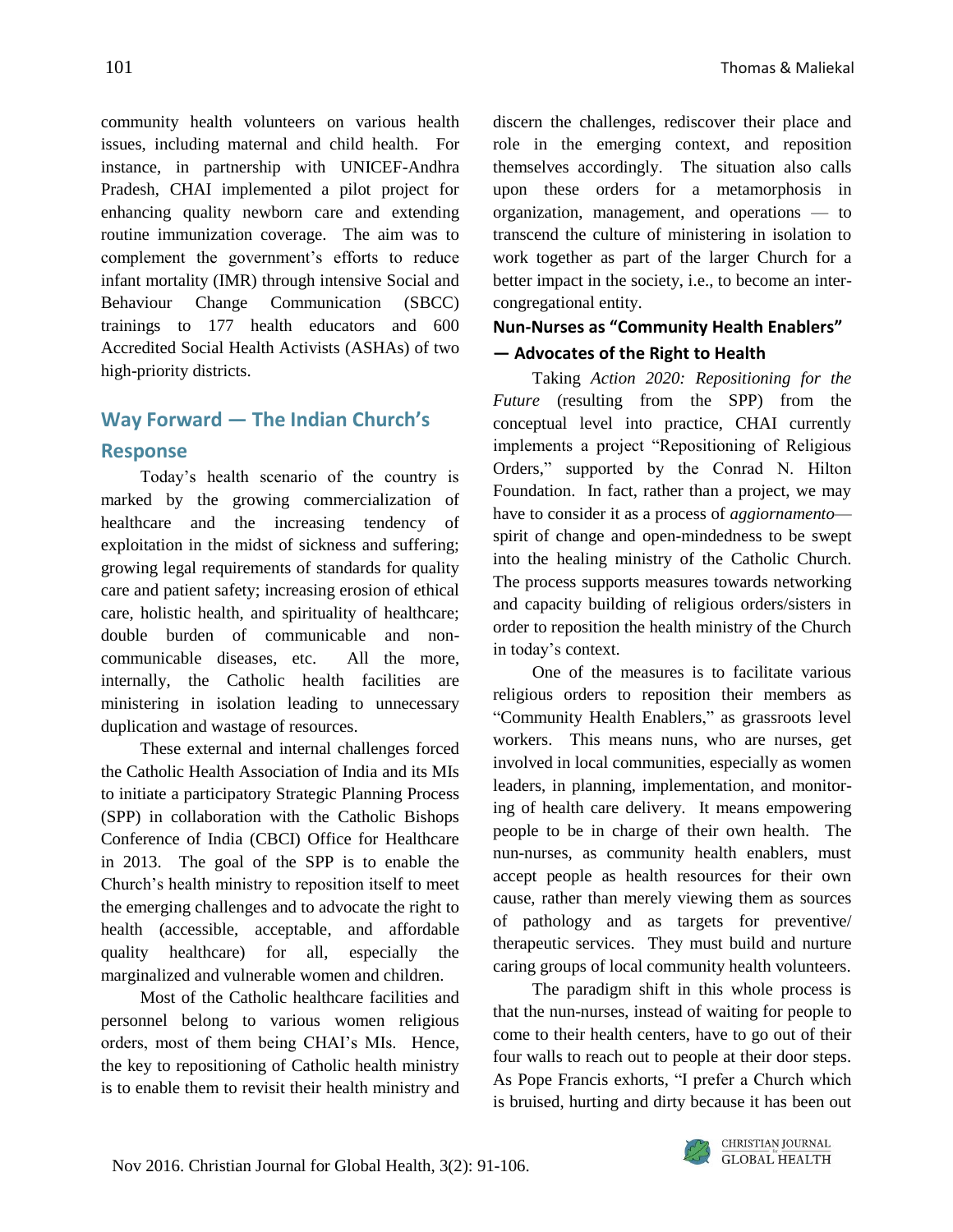on the streets, rather than a Church which is unhealthy from being confined and from clinging to its own security."<sup>45</sup> Supporting these nun-nurses in this endeavor, their respective religious orders, in particular, and the Indian Catholic Church, in general, have to refrain from being the "opportunistic" faces of Christ's mercy.

Facilitating this paradigm shift, CHAI is in the process of training nun-nurses, currently managing health centers singlehandedly in remote rural areas. This is so they can not only to reposition themselves as community enablers, but also equip themselves to capacitate and mentor community health volunteers, and provide quality community outreach services, with special emphasis on maternal and child health. This also means to mentor, technically support, and collaborate with the existing frontline health workers, such as accredited social health activists (ASHAs), Anganwadi workers, etc. The nunnurses as community health enablers along with the health volunteers make the women aware of the right to quality maternal and child care. Communitizing maternal and child health, they enable women with information and skills on govt. programs and interventions, to demand and access their rights and entitlements; to organize to fight against mistreatment, abuse, disrespect, and neglect that they face, especially in maternal and child health facilities. Thereby, they complement the country's efforts towards achieving Universal Health Coverage / SDG3: "Ensure healthy lives and promote well-being for all at all ages," leaving no one behind.

The mentoring of caring groups of active community health volunteers means also that these nun-nurses, as community health enablers/activists, have to replicate themselves. They have to enable some of the community health volunteers as community health activists, advocating the rights and entitlements of their respective communities so that eventually the nun-nurses as community health enablers can recede to the background and move to other communities advocating equitable quality

health care for all. The aim is to be the visible faces of Christ's compassionate care and healing touch! To be the Christ-inspired positive influence against the growing commercialization of health ministry.<sup>46</sup>

### **References**

- 1. WHO. Maternal mortality [Internet]. Fact sheet N°348. Geneva: World Health Organization; [Updated November 2015; cited 2016 Jul 25]. Available from: <http://www.who.int/mediacentre/factsheets/fs348/en/>
- 2. UN. CESCR General Comment No. 14: The right to the highest attainable standard of health (Art. 12) [Internet]. Office of the High Commissioner for Human Rights. Geneva: United Nations; [Adopted on 11 May 2000, cited 2016 Jul 25]. Available from: <http://www.refworld.org/pdfid/4538838d0.pdf>
- 3. UN. Human rights-based approach to health [Internet]. Office of the High Commissioner for Human Rights. Geneva: United Nations and World Health Organization; [cited 2016 Jul 25]. Available from:

[http://www.ohchr.org/Documents/Issues/ESCR/Heal](http://www.ohchr.org/Documents/Issues/ESCR/Health/HRBA_HealthInformationSheet.pdf) [th/HRBA\\_HealthInformationSheet.pdf](http://www.ohchr.org/Documents/Issues/ESCR/Health/HRBA_HealthInformationSheet.pdf)

- 4. Pandey K. Delivering safety. Down to earth [Internet]. 2014 April 30; [cited 2016 Jul 25]. Available from: [http://www.downtoearth.org.in/coverage/delivering](http://www.downtoearth.org.in/coverage/delivering-safety-44037)[safety-44037](http://www.downtoearth.org.in/coverage/delivering-safety-44037)
- 5. Mishra IM. Maternal and child health programme [Internet, PPT in Slideshare.net]. 2015 March; [cited 2016 Jul 25]. Available from: [http://www.slideshare.net/INDRAMANIMISHRA/m](http://www.slideshare.net/INDRAMANIMISHRA/maternal-and-child-health-programme46306252?utm_source=slideshow02&utm_medium=ssemail&utm_campaign=share_slideshow_loggedout) [aternal-and-child-health](http://www.slideshare.net/INDRAMANIMISHRA/maternal-and-child-health-programme46306252?utm_source=slideshow02&utm_medium=ssemail&utm_campaign=share_slideshow_loggedout)[programme46306252?utm\\_source=slideshow02&ut](http://www.slideshare.net/INDRAMANIMISHRA/maternal-and-child-health-programme46306252?utm_source=slideshow02&utm_medium=ssemail&utm_campaign=share_slideshow_loggedout) [m\\_medium=ssemail&utm\\_campaign=share\\_slidesho](http://www.slideshare.net/INDRAMANIMISHRA/maternal-and-child-health-programme46306252?utm_source=slideshow02&utm_medium=ssemail&utm_campaign=share_slideshow_loggedout) w loggedout
- 6. Press Information Bureau. Achievements under millennium development goals [Internet]. New Delhi: Ministry of Health and Family Welfare, Govt. of India, 2015 July 24; [cited 2016 Jul 25]. Available from:

[http://pib.nic.in/newsite/PrintRelease.aspx?relid=123](http://pib.nic.in/newsite/PrintRelease.aspx?relid=123669) [669](http://pib.nic.in/newsite/PrintRelease.aspx?relid=123669)

7. UNICEF India. Maternal health [Internet]. New Delhi: United Nations International Children's Emergency Fund – India; [cited 2016 Jul 25]. Available from:

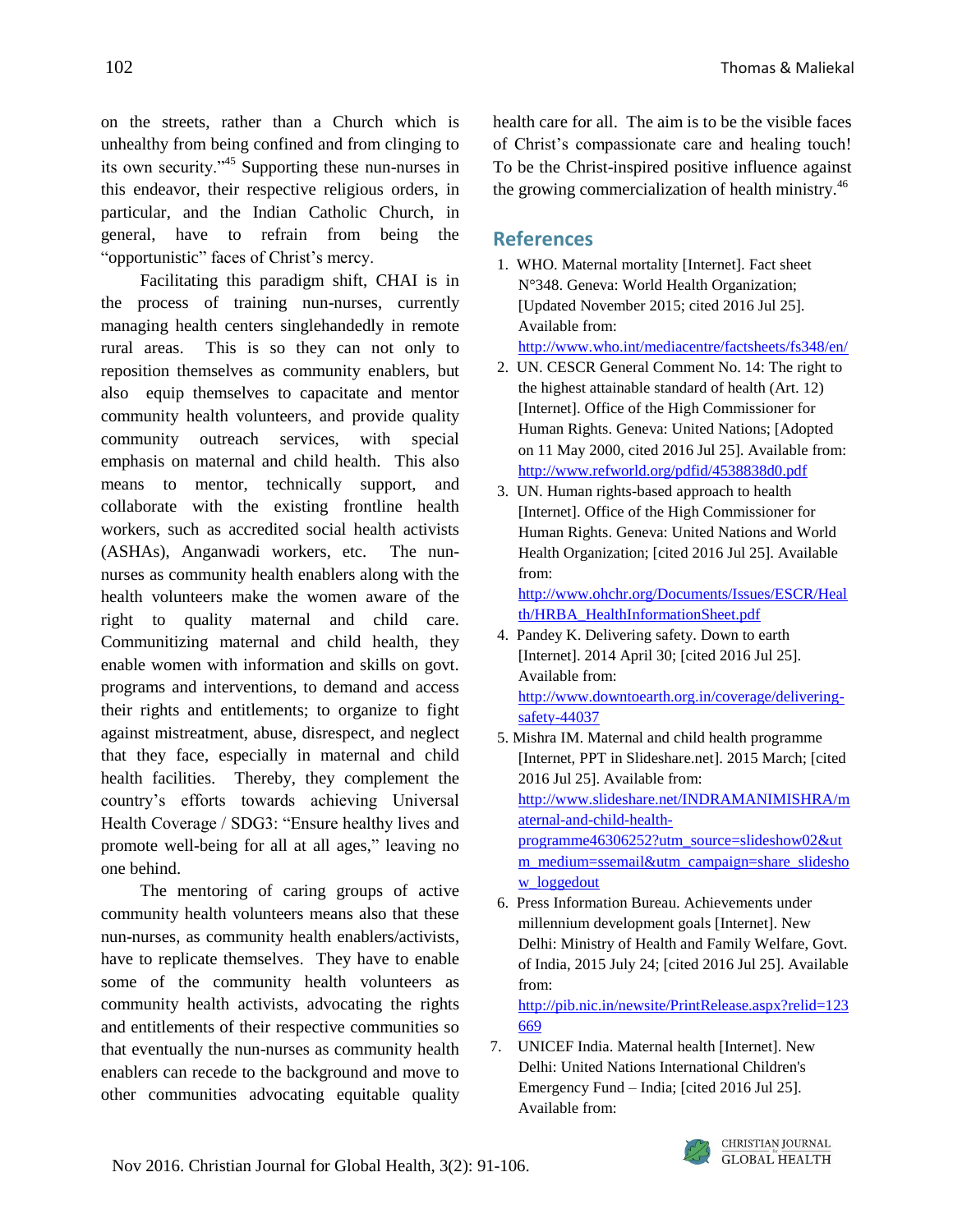[http://unicef.in/Whatwedo/1/Maternal-](http://unicef.in/Whatwedo/1/Maternal-Health%23sthash.vQi20Z2e.dpuf)[Health#sthash.vQi20Z2e.dpuf](http://unicef.in/Whatwedo/1/Maternal-Health%23sthash.vQi20Z2e.dpuf) 

8. National Institute of Public Cooperation and Child Development. An analysis of levels and trends in maternal health and maternal mortality ratio in India [Internet]. New Delhi: 2015 June 16; [cited 2016 Jul 25]. Available from:

<http://nipccd.nic.in/reports/mhmm.pdf>

- 9. Press Trust of India. 1.26 million children under 5 die In India every year, admits government [Internet]. New Delhi: NDTV. Every Life Counts. 2016 April 26; [cited 2016 Jul 25]. Available from: [http://everylifecounts.ndtv.com/1-26-million](http://everylifecounts.ndtv.com/1-26-million-children-under-5-die-in-india-every-year-admits-government-2506)[children-under-5-die-in-india-every-year-admits](http://everylifecounts.ndtv.com/1-26-million-children-under-5-die-in-india-every-year-admits-government-2506)[government-2506](http://everylifecounts.ndtv.com/1-26-million-children-under-5-die-in-india-every-year-admits-government-2506)
- 10. Mascarenhas A. India missed 2015 child mortality target: Lancet report. Indian Express. 2015 September 9; [cited 2016 Jul 25]. Available from: [http://indianexpress.com/article/india/india](http://indianexpress.com/article/india/india-others/india-missed-2015-child-mortality-target-says-lancet-report/%23sthash.Kbg1ic7F.dpuf)[others/india-missed-2015-child-mortality-target](http://indianexpress.com/article/india/india-others/india-missed-2015-child-mortality-target-says-lancet-report/%23sthash.Kbg1ic7F.dpuf)[says-lancet-report/#sthash.Kbg1ic7F.dpuf](http://indianexpress.com/article/india/india-others/india-missed-2015-child-mortality-target-says-lancet-report/%23sthash.Kbg1ic7F.dpuf)
- 11. Nagarajan R. The labour room bullies. The Times of India. 2015 November 15; [cited 2016 Jul 25]. Available from: [http://timesofindia.indiatimes.com/india/The-labour](http://timesofindia.indiatimes.com/india/The-labour-room-bullies/articleshow/49791192.cms)[room-bullies/articleshow/49791192.cms](http://timesofindia.indiatimes.com/india/The-labour-room-bullies/articleshow/49791192.cms)
- 12. UNICEF India. Child marriage [Internet]. New Delhi: United Nations International Children's Emergency Fund — India; [cited 2016 Jul 25]. Available from: [http://unicef.in/Whatwedo/30/Child-](http://unicef.in/Whatwedo/30/Child-Marriage)[Marriage](http://unicef.in/Whatwedo/30/Child-Marriage)
- 13. Social Statistics Division. Children in India 2012 [Internet]. New Delhi: Central Statistics Office, Ministry of statistics and Programme Implementation, Government of India, 2012 September; [cited 2016 Jul 25]. Available from: http://mospi.nic.in/Mospi\_New/upload/Children\_in [India\\_2012.pdf](http://mospi.nic.in/Mospi_New/upload/Children_in_India_2012.pdf)
- 14. [Banerji](mailto:banerji.rita@gmail.com) R. Female genocide in India and the 50 million missing campaign [Internet]. Intersections: Gender and Sexuality in Asia and the Pacific. 2009 Oct 22; [cited 2016 Jul 25]*.* Available from:

<http://intersections.anu.edu.au/issue22/banerji.htm>

15. [Baker](http://kinja.com/katiejmbaker) KJM. [Sex selective abortion isn't the real](http://jezebel.com/5918361/sex-selective-abortion-isnt-the-real-reason-why-india-is-the-worst-country-for-women)  [reason why India is the worst country for women.](http://jezebel.com/5918361/sex-selective-abortion-isnt-the-real-reason-why-india-is-the-worst-country-for-women) JAZEBEL. 2012 June 14; [cited 2016 Jul 25]. Available from: [http://jezebel.com/5918361/sex-](http://jezebel.com/5918361/sex-selective-abortion-isnt-the-real-reason-why-india-is-the-worst-country-for-women) [selective-abortion-isnt-the-real-reason-why-india-is](http://jezebel.com/5918361/sex-selective-abortion-isnt-the-real-reason-why-india-is-the-worst-country-for-women)[the-worst-country-for-women](http://jezebel.com/5918361/sex-selective-abortion-isnt-the-real-reason-why-india-is-the-worst-country-for-women)

- 16. Press Information Bureau. Adolescent anaemia [Internet].New Delhi: Ministry of Health and Family Welfare, Govt. of India, 2013 March 2014; [cited 2016 Jul 25]. Available from: [http://pib.nic.in/newsite/PrintRelease.aspx?relid=934](http://pib.nic.in/newsite/PrintRelease.aspx?relid=93467) [67](http://pib.nic.in/newsite/PrintRelease.aspx?relid=93467)
- 17. CLRA and Oxfam India. The human impact of climate change in India [Booklet]. New Delhi: Centre for Legislative Research and Advocacy & Oxfam India [cited 2016 Jul 25]. Available fro[m:](file:///C:/Users/User/AppData/Local/Temp/:%20http:/www.clraindia.org/admin/gallery/documents/03032016115932-0Human%20Impact%20of%20Climate%20Change%20in%20India%20(Booklet).pdf)  [http://www.clraindia.org/admin/gallery/documents/0](file:///C:/Users/User/AppData/Local/Temp/:%20http:/www.clraindia.org/admin/gallery/documents/03032016115932-0Human%20Impact%20of%20Climate%20Change%20in%20India%20(Booklet).pdf) [3032016115932-](file:///C:/Users/User/AppData/Local/Temp/:%20http:/www.clraindia.org/admin/gallery/documents/03032016115932-0Human%20Impact%20of%20Climate%20Change%20in%20India%20(Booklet).pdf) [0Human%20Impact%20of%20Climate%20Change](file:///C:/Users/User/AppData/Local/Temp/:%20http:/www.clraindia.org/admin/gallery/documents/03032016115932-0Human%20Impact%20of%20Climate%20Change%20in%20India%20(Booklet).pdf) [%20in%20India%20\(Booklet\).pdf](file:///C:/Users/User/AppData/Local/Temp/:%20http:/www.clraindia.org/admin/gallery/documents/03032016115932-0Human%20Impact%20of%20Climate%20Change%20in%20India%20(Booklet).pdf)
- 18. WHO. Health and the environment: addressing the health impact of air pollution [Internet]. Geneva: Geneva: Sixty-Eighth World Health Assembly (WHA), World Health Organization, 2015 April 10; [cited 2016 Jul 25]. Available from: [http://apps.who.int/gb/ebwha/pdf\\_files/WHA68/A68](http://apps.who.int/gb/ebwha/pdf_files/WHA68/A68_18-en.pdf) [\\_18-en.pdf](http://apps.who.int/gb/ebwha/pdf_files/WHA68/A68_18-en.pdf)
- 19. NACO. India HIV estimations 2015: technical report [Internet]. New Delhi: National AIDS Control Organisation and National Institute of Medical Statistics, ICMR, Ministry of Health & Family Welfare, Government of India; [cited 2016 Oct 15]. Available from:

[http://indiahivinfo.naco.gov.in/naco/resource/india](http://indiahivinfo.naco.gov.in/naco/resource/india-hiv-estimations-2015-technical-report)[hiv-estimations-2015-technical-report](http://indiahivinfo.naco.gov.in/naco/resource/india-hiv-estimations-2015-technical-report)

- 20. UN. The HIV/AIDS pandemic and its gender implications: report of the expert group meeting [Internet]. New York: Division for the Advancement of Women Department for Economic and Social Affairs (DESA), United Nations, 2000 November 13-17; [cited 2016 Jul 25]. Available from: [www.un.org/womenwatch/daw/csw/hivaids/report.p](file:///C:/Users/User/AppData/Local/Temp/www.un.org/womenwatch/daw/csw/hivaids/report.pdf) [df](file:///C:/Users/User/AppData/Local/Temp/www.un.org/womenwatch/daw/csw/hivaids/report.pdf)
- 21. Rao M. The gendered delay in the diagnosis and treatment of tuberculosis patients in India. The Karavan. A Journal of Politics and Culture. 2015 September 23; [cited 2016 Jul 25]. Available from: [http://www.caravanmagazine.in/vantage/gendered](http://www.caravanmagazine.in/vantage/gendered-delay-diagnosing-tuberculosis-patients)[delay-diagnosing-tuberculosis-patients](http://www.caravanmagazine.in/vantage/gendered-delay-diagnosing-tuberculosis-patients)
- 22. WHO. A human rights approach to TB: stop TB guidelines for social mobilization [Internet]. 2001. Geneva: World Health Organization, 2001; [cited 2016 Jul 25]. Available from:

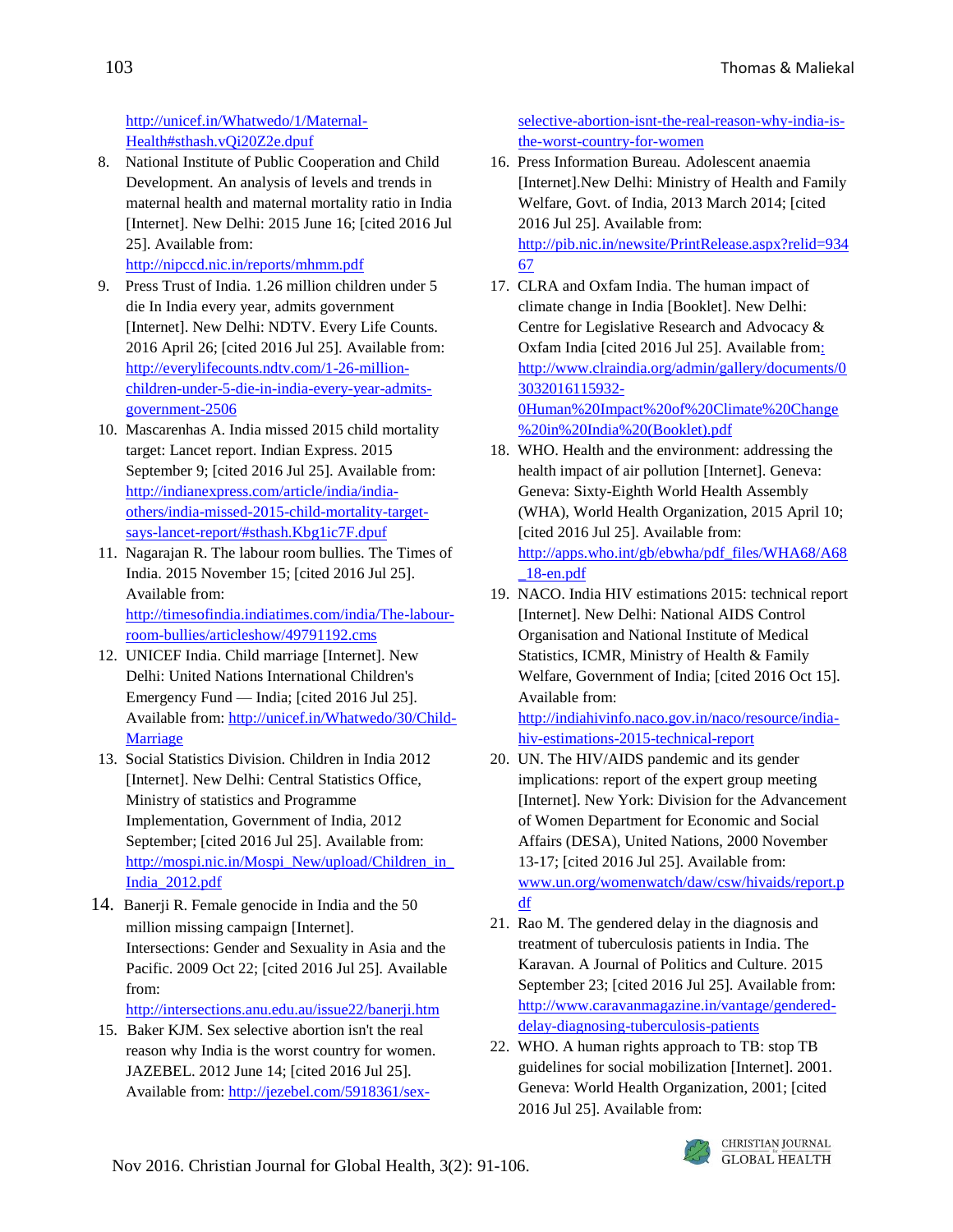[http://www.who.int/hhr/information/A%20Human%](http://www.who.int/hhr/information/A%20Human%20Rights%20Approach%20to%20Tuberculosis.pdf) [20Rights%20Approach%20to%20Tuberculosis.pdf](http://www.who.int/hhr/information/A%20Human%20Rights%20Approach%20to%20Tuberculosis.pdf)

- 23. UN. Some facts about persons with disabilities. Enable. New York: United Nations, 2006 August 14- 25; [cited 2016 Jul 25]. Available from: [http://www.un.org/disabilities/convention/pdfs/factsh](http://www.un.org/disabilities/convention/pdfs/factsheet.pdf) [eet.pdf](http://www.un.org/disabilities/convention/pdfs/factsheet.pdf)
- 24. Anu Kumar P, Inder D, Sharma N. Surrogacy and women's right to health in India: Issues and perspective. Ind J Pub Heal. 2013 July 15;57(2): 65- 70; [cited 2016 Jul 25]. Available from: [http://www.ijph.in/article.asp?issn=0019-](http://www.ijph.in/article.asp?issn=0019-557X;year=2013;volume=57;issue=2;spage=65;epage=70;aulast=Anu%2C) [557X;year=2013;volume=57;issue=2;spage=65;epag](http://www.ijph.in/article.asp?issn=0019-557X;year=2013;volume=57;issue=2;spage=65;epage=70;aulast=Anu%2C) [e=70;aulast=Anu%2C](http://www.ijph.in/article.asp?issn=0019-557X;year=2013;volume=57;issue=2;spage=65;epage=70;aulast=Anu%2C)
- 25. Aravamudan G. Burden of surrogacy. The Hindu. 2015 May 30; [cited 2016 Jul 25]. Available from: [http://www.thehindu.com/features/magazine/burden](http://www.thehindu.com/features/magazine/burden-of-surrogacy/article7264366.ece)[of-surrogacy/article7264366.ece](http://www.thehindu.com/features/magazine/burden-of-surrogacy/article7264366.ece)
- 26. WHO. Maternal mental health and child survival, health and development in resource-constrained settings: essential for achieving the Millennium Development Goals [Internet]. Geneva: World Health Organization; [cited 2016 Jul 25]. Available from:

[http://www.biomedcentral.com/content/supplementar](http://www.biomedcentral.com/content/supplementary/1752-4458-5-2-S1.PDF) [y/1752-4458-5-2-S1.PDF](http://www.biomedcentral.com/content/supplementary/1752-4458-5-2-S1.PDF)

- 27. Muzik M, Borovska S. Perinatal depression: implications for child mental health. Ment Health Fam Med. 2010 December;7(4):239–47; [cited 2016 Jul 25]. Available from: [http://www.ncbi.nlm.nih.gov/pmc/articles/PMC3083](http://www.ncbi.nlm.nih.gov/pmc/articles/PMC3083253/) [253/](http://www.ncbi.nlm.nih.gov/pmc/articles/PMC3083253/)
- 28. Baron EC, Hanlon C, Mall S, Honikman S, Breuer E, Kathree T, et al. Maternal mental health in primary care in five low- and middle-income countries: a situational analysis. BMC Health Services Research. 2016;16(53); [cited 2016 Oct 14]. Available from: [https://bmchealthservres.biomedcentral.com/articles/](https://bmchealthservres.biomedcentral.com/articles/10.1186/s12913-016-1291-z) [10.1186/s12913-016-1291-z](https://bmchealthservres.biomedcentral.com/articles/10.1186/s12913-016-1291-z)
- 29. NCPCR. Status of children in 14-18 years: review of policy, programme and legislative framework [Internet]. New Delhi: National Commission for Protection of Child Rights, The Ministry of Health & Family Affairs, Govt. of India, 2012-2013; [cited 2016 Jul 25]. Available from: [http://ncpcr.gov.in/view\\_file.php?fid=466](http://ncpcr.gov.in/view_file.php?fid=466)
- 30. Ministry of Health & Family Affairs. Study on child abuse — India [Internet]. New Delhi*:* Ministry of Health & Family Affairs, Govt. of India, 2007; [cited

2016 Jul 25]. Available from: <http://www.indianet.nl/pdf/childabuseIndia.pdf>

- 31. Shastri P C. Promotion and prevention in child mental health. Indian J Psych. 2009 April – June;51(2): 88–95; [cited 2016 Jul 25]. Available from: [http://www.ncbi.nlm.nih.gov/pmc/articles/PMC2755](http://www.ncbi.nlm.nih.gov/pmc/articles/PMC2755174/)
- [174/](http://www.ncbi.nlm.nih.gov/pmc/articles/PMC2755174/) 32. Narayan R. Universal health care in India: missing core determinants. The Lancet. 2011 January 11;377(9769):883-5; [cited 2016 Oct 15]. Available from: [http://www.thelancet.com/journals/lancet/article/PIIS](http://www.thelancet.com/journals/lancet/article/PIIS0140-6736(10)62045-4/fulltext?rss=yes) [0140-6736\(10\)62045-4/fulltext?rss=yes](http://www.thelancet.com/journals/lancet/article/PIIS0140-6736(10)62045-4/fulltext?rss=yes)

[http://dx.doi.org/10.1016/S0140-6736\(10\)62045-4](http://dx.doi.org/10.1016/S0140-6736(10)62045-4)

- 33. Census 2011. Literacy rate of India [Internet]. New Delhi: Office of the Registrar General, Ministry of Home Affairs, Govt. of India; [cited 2016 Jul 25]. Available from: <http://www.census2011.co.in/literacy.php>
- 34. Jain G, Bisen V. Female literacy &its relevance with maternal and infant mortality rates. Int J Manag. 2012 May-August 3(2):65-79.[cited 2016 Jul 25]. Available from: [http://www.iaeme.com/MasterAdmin/UploadFolder/](http://www.iaeme.com/MasterAdmin/UploadFolder/FEMALE%20LITERACY.pdf) [FEMALE%20LITERACY.pdf](http://www.iaeme.com/MasterAdmin/UploadFolder/FEMALE%20LITERACY.pdf)
- 35. Vlassoff C. Gender differences in determinants and consequences of health and illness. J Health Popul Nutr (JHPN). 2007 March; 25(1):47–61.[cited 2016 Jul 25]. Available from: [http://www.ncbi.nlm.nih.gov/pmc/articles/PMC3013](http://www.ncbi.nlm.nih.gov/pmc/articles/PMC3013263/) [263/](http://www.ncbi.nlm.nih.gov/pmc/articles/PMC3013263/)
- 36. Taylor R, Hartman K, Guillen PA, Ayala A. Human rights maternal health and human rights: national and global perspectives [Internet]. 2012 Samuel Dash Conference. New Jersey: Human Rights Institute, George Town Law; 2012; [cited 2016 Jul 25]. Available from:

[https://www.law.georgetown.edu/academics/centers](https://www.law.georgetown.edu/academics/centers-institutes/human-rights-institute/events/upload/2012-Maternal-Health-and-Human-Rights-Outcome-Document.pdf)[institutes/human-rights-institute/events/upload/2012-](https://www.law.georgetown.edu/academics/centers-institutes/human-rights-institute/events/upload/2012-Maternal-Health-and-Human-Rights-Outcome-Document.pdf) [Maternal-Health-and-Human-Rights-Outcome-](https://www.law.georgetown.edu/academics/centers-institutes/human-rights-institute/events/upload/2012-Maternal-Health-and-Human-Rights-Outcome-Document.pdf)[Document.pdf](https://www.law.georgetown.edu/academics/centers-institutes/human-rights-institute/events/upload/2012-Maternal-Health-and-Human-Rights-Outcome-Document.pdf)

37. Dilip TR. Extent of inequity in access to health care services in India. In: Gangolli L, Duggal R, Shukla A, editors. Review of Health Care in India. Mumbai: Centre for Enquiry into Health and Allied Themes (CEHAT); 2005: 247-68; [cited 2016 Jul 25]. Available from:

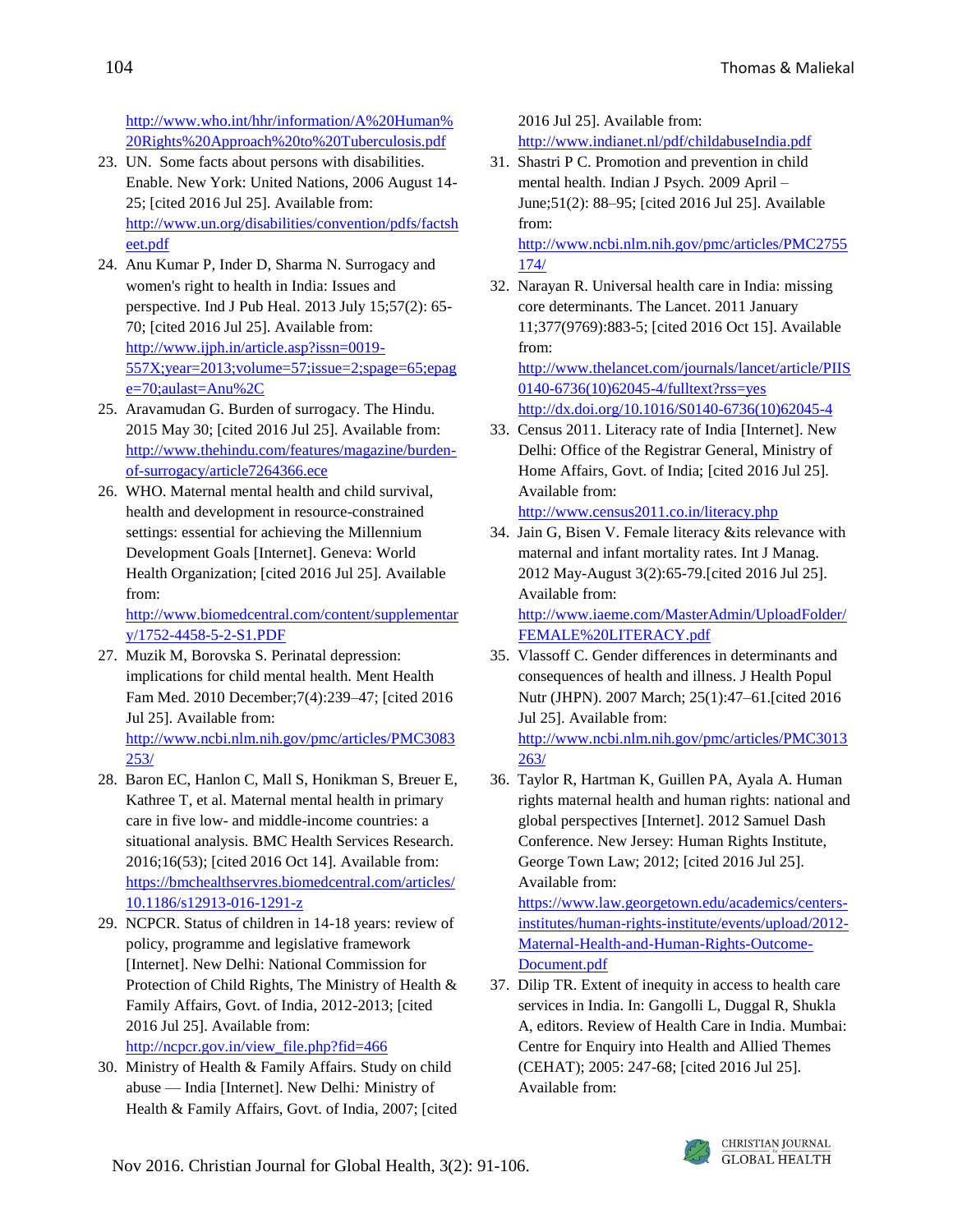[http://www.cehat.org/publications/PDf%20files/r51.](http://www.cehat.org/publications/PDf%20files/r51.pdf) [pdf](http://www.cehat.org/publications/PDf%20files/r51.pdf)

- 38. Pope John XXIII. Pacem in Terris. Encyclical. Vatican: Libreria Editrice Vaticana; 1963 April 11: § 9 & 11; [cited 2016 Jul 25]. Available from: [http://w2.vatican.va/content/john](http://w2.vatican.va/content/john-xxiii/en/encyclicals/documents/hf_j-xxiii_enc_11041963_pacem.html)[xxiii/en/encyclicals/documents/hf\\_j](http://w2.vatican.va/content/john-xxiii/en/encyclicals/documents/hf_j-xxiii_enc_11041963_pacem.html)[xxiii\\_enc\\_11041963\\_pacem.html](http://w2.vatican.va/content/john-xxiii/en/encyclicals/documents/hf_j-xxiii_enc_11041963_pacem.html)
- 39. UN. Universal declaration of human rights. New York: [General Assembly resolution 217 A,](http://daccess-dds-ny.un.org/doc/RESOLUTION/GEN/NR0/043/88/IMG/NR004388.pdf?OpenElement) United Nations; 1948 December 10; [cited 2016 Jul 25]. Available from: [http://www.un.org/en/universal](http://www.un.org/en/universal-declaration-human-rights/)[declaration-human-rights/](http://www.un.org/en/universal-declaration-human-rights/)
- 40. Sharma NC. India's health woes: budget for the National Health Mission remains stagnated at Rs.19,000 crore. India Today. 2016 March 2; [cited 2016 Jul 25]. Available from: [http://indiatoday.intoday.in/story/indias-health-woes](http://indiatoday.intoday.in/story/indias-health-woes-budget-for-the-national-health-mission-remains-stagnated-at-rs-19-000-crore/1/609824.html)[budget-for-the-national-health-mission-remains](http://indiatoday.intoday.in/story/indias-health-woes-budget-for-the-national-health-mission-remains-stagnated-at-rs-19-000-crore/1/609824.html)[stagnated-at-rs-19-000-crore/1/609824.html](http://indiatoday.intoday.in/story/indias-health-woes-budget-for-the-national-health-mission-remains-stagnated-at-rs-19-000-crore/1/609824.html)
- 41. DNA. '3 a's (availability, affordability, and assurance) must for improving healthcare in India'. Daily News and Analysis (DNA). 2013 September 21; [cited 2016 Jul 25]. Available from: [http://www.dnaindia.com/health/1891984/report-3-a](http://www.dnaindia.com/health/1891984/report-3-a-s-availability-affordability-and-assurance-must-for-improving-healthcare-in-in)[s-availability-affordability-and-assurance-must-for](http://www.dnaindia.com/health/1891984/report-3-a-s-availability-affordability-and-assurance-must-for-improving-healthcare-in-in)[improving-healthcare-in-in](http://www.dnaindia.com/health/1891984/report-3-a-s-availability-affordability-and-assurance-must-for-improving-healthcare-in-in)
- 42. Khanna R. Understanding maternal health from a gender and rights perspective: a training module for advocates and practitioners. Kancheepuram, Tamil Nadu: CommonHealth; 2013 August; [cited 2016 Jul 25]. Available from:

[http://www.sahaj.org.in/uploads/4/5/2/5/45251491/u](http://www.sahaj.org.in/uploads/4/5/2/5/45251491/understanding_maternal_health_from_a_gender_and_rights_perspective.pdf) [nderstanding\\_maternal\\_health\\_from\\_a\\_gender\\_and\\_](http://www.sahaj.org.in/uploads/4/5/2/5/45251491/understanding_maternal_health_from_a_gender_and_rights_perspective.pdf) [rights\\_perspective.pdf](http://www.sahaj.org.in/uploads/4/5/2/5/45251491/understanding_maternal_health_from_a_gender_and_rights_perspective.pdf)

- 43. HealthBridge.ca [Internet]. Gender equality, reproductive, maternal, newborn &child health [Internet]. Ottawa: HealthBridge, [updated 2016 July 26; cited 2016 July 26]. Available from: [http://healthbridge.ca/programs/reproductive](http://healthbridge.ca/programs/reproductive-maternal-and-child-health)[maternal-and-child-health](http://healthbridge.ca/programs/reproductive-maternal-and-child-health)
- 44. For the information below on CHAI, I am indebted to Chai-India.org [Internet]. Secunderabad: The Catholic Health Association of India (CHAI), [updated 2016 July; cited 2016 July 25]. Available from[: http://chai-india.org](http://chai-india.org/)
- 45. Pope Francis. Evangelii Gaudium. Apostolic Exhortation. Vatican: Libreria Editrice Vaticana;

1963 April 11: § 49; [cited 2016 Jul 25]. Available from:

[http://w2.vatican.va/content/francesco/en/apost\\_exho](http://w2.vatican.va/content/francesco/en/apost_exhortations/documents/papa-francesco_esortazione-ap_20131124_evangelii-gaudium.html%23The_joy_of_the_gospel) [rtations/documents/papa-francesco\\_esortazione](http://w2.vatican.va/content/francesco/en/apost_exhortations/documents/papa-francesco_esortazione-ap_20131124_evangelii-gaudium.html%23The_joy_of_the_gospel)[ap\\_20131124\\_evangelii](http://w2.vatican.va/content/francesco/en/apost_exhortations/documents/papa-francesco_esortazione-ap_20131124_evangelii-gaudium.html%23The_joy_of_the_gospel)[gaudium.html#The\\_joy\\_of\\_the\\_gospel](http://w2.vatican.va/content/francesco/en/apost_exhortations/documents/papa-francesco_esortazione-ap_20131124_evangelii-gaudium.html%23The_joy_of_the_gospel)

46. O'Clock GD. Isaiah's Leper [Internet]. New York: iUniverse; 2005: p.24; [cited 2016 Jul 25]. Available from:

[https://www.google.co.in/search?tbo=p&tbm=bks&q](https://www.google.co.in/search?tbo=p&tbm=bks&q=isbn:0595351417)  $=$ isbn:0595351417

- 47. WHO. World health statistics 2016: monitoring health for SDGs. Geneva: World Health Organization; [cited 2016 Sep 23]. Available from: [http://www.who.int/gho/publications/world\\_health\\_s](http://www.who.int/gho/publications/world_health_statistics/2016/en/) [tatistics/2016/en/](http://www.who.int/gho/publications/world_health_statistics/2016/en/)
- 48. Press Trust of India (PTI). Five women die every hour in India during childbirth: WHO. Economic Times. 2016 June 16; [cited 2016 Jul 25]. Available from:

[http://articles.economictimes.indiatimes.com/2016-](http://articles.economictimes.indiatimes.com/2016-06-16/news/73818480_1_maternal-deaths-childbirth-whs) [06-16/news/73818480\\_1\\_maternal-deaths-childbirth](http://articles.economictimes.indiatimes.com/2016-06-16/news/73818480_1_maternal-deaths-childbirth-whs)[whs](http://articles.economictimes.indiatimes.com/2016-06-16/news/73818480_1_maternal-deaths-childbirth-whs)

- 49. Campbell OMR, Calvert C, Testa A, Strehlow M, Benova L. Keyes E, et al. The scale, scope, coverage, and capability of childbirth care. The Lancet. Sept 2016; 388 (10056): 2193 – 2208. [http://dx.doi.org/10.1016/S0140-6736\(16\)31528-8](http://dx.doi.org/10.1016/S0140-6736(16)31528-8)
- 50. Miller S, Abalos E, Chamillard M, Clapponi A, Colaci D, Commandé, et al. Beyond too little, too late and too much, too soon: a pathway towards evidence-based, respectful maternity care worldwide. The Lancet. Oct 2016; 388 (10056): 2176-2192. [http://dx.doi.org/10.1016/S0140-6736\(16\)31472-6](http://dx.doi.org/10.1016/S0140-6736(16)31472-6)
- 51. The Lancet. Maternal health: an executive summary for *The Lancet's* Series. The Lancet Series. Maternal Health 2016. 2016 September 15; [Cited 2016 Oct 15]. Available from:

[http://www.thelancet.com/pb/assets/raw/Lancet/stori](http://www.thelancet.com/pb/assets/raw/Lancet/stories/series/maternal-health-2016/mathealth2016-exec-summ.pdf) [es/series/maternal-health-2016/mathealth2016-exec](http://www.thelancet.com/pb/assets/raw/Lancet/stories/series/maternal-health-2016/mathealth2016-exec-summ.pdf)[summ.pdf](http://www.thelancet.com/pb/assets/raw/Lancet/stories/series/maternal-health-2016/mathealth2016-exec-summ.pdf)

52. National Health Mission (NHM). Child Health. Ministry of Health and Family Welfare. Govt. of India. Updated on 2015 March 2;[Cited 2016 Nov 1]. Available from: [http://nrhm.gov.in/nrhm](http://nrhm.gov.in/nrhm-components/rmnch-a/child-health-immunization.html)[components/rmnch-a/child-health](http://nrhm.gov.in/nrhm-components/rmnch-a/child-health-immunization.html)[immunization.html](http://nrhm.gov.in/nrhm-components/rmnch-a/child-health-immunization.html)